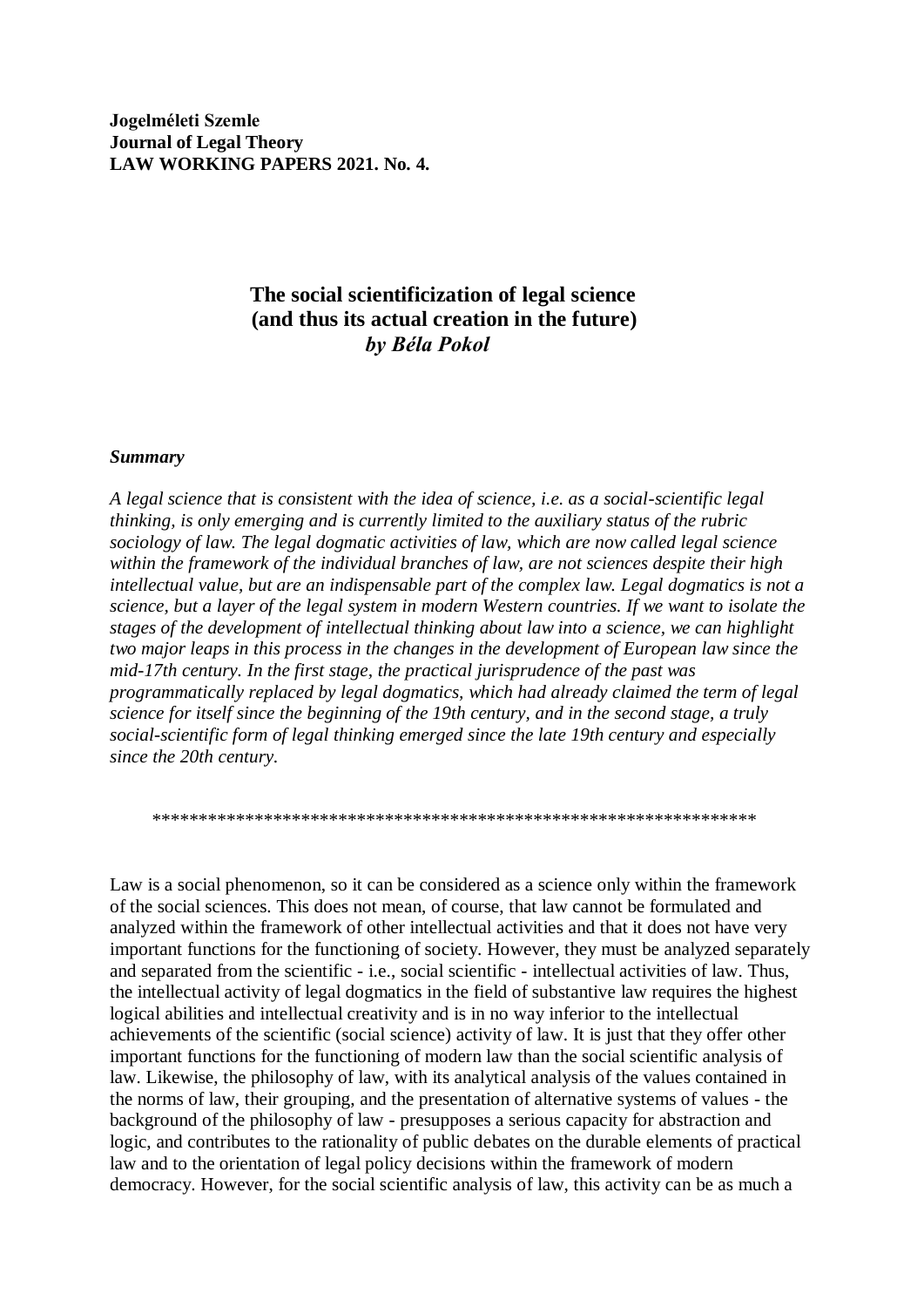subject and not a part of legal science as the observation and analysis of legislative processes in general.

 If we want to isolate the stages in the development of intellectual thinking about law into a science, we can highlight two major leaps in this process in the changes in the development of European law from the middle of the 17th century. In the first phase, the practical jurisprudence of the past was programmatically replaced by legal dogmatics, which had already claimed the term of legal science for itself since the beginning of the 19th century first in Germany and then in other european countries, <sup>1</sup> and in the second phase, a truly socialscientific form of legal thought emerged since the late 19th century and especially since the beginning of the 20th century. <sup>2</sup> This was initially limited to the narrowly defined sociology of law, but from the 1960s onward, increasingly social science-oriented legal studies emerged, covering all aspects of legal thinking.

 Already at this point it should be pointed out that these stages do not mean that the features of the earlier phase of intellectual thinking about law have disappeared and represent only historical memories of later periods. In the first case - the replacement of practical jurisprudence by legal dogmatic systematics as university legal science - a replacement has indeed taken place, but in such a way that the mass of ordinary university lawyers, apart from a few works of genuine legal dogmatics, are still really active only at the level of practical jurisprudence, teaching the textbooks written by others or based on their own intellectual work, which they have more or less copied themselves. However, only those who master and develop the widest possible range of legal doctrines and systems are legitimate legal scholars, and this is imitated by the mass of ordinary academics, even if they analyze law only at the level of practical jurisprudence. In other words, this change can be understood more as the disappearance of the organizing principles of the earlier phase as guiding principles, and the activity of the earlier practical jurisprudence in universities can no longer be presented as a legitimate activity in the later phase, so it is shamefully hidden and masked. The characteristics of this phase shift cannot be overlooked even today, as the demands and pressures of practical legal life continue to call for a greater focus of university legal education on practical problems of case resolution rather than on system dogmatic training.

 However, the second phase shift - from legal-dogmatic systems thinking to the emergence of a social-scientific legal science - does not represent a replacement, but rather a step beside it. The activity of legal dogmatic systems thinking is essential for legal systems that are becoming increasingly complex and cover more and more areas of society, and its role is indispensable in law school education. Thus, there can be no question of "ejecting" from universities, which was programmatically pursued with practical jurisporudence under the influence of Savigny since the beginning of the 19th century in Germany, in this case. The question here is rather to what extent a healthy division of labor in legal education is possible. It should be raised, for example, that legal dogmatics textbooks should be supplemented by legal knowledge from a social science perspective. For example, in addition to the history of legal dogmatics of each branch of law, textbooks on the social history of change in legal dogmatics should be included in legal education in order to identify the causes of change in the categories of legal dogmatics, the spread of new categories and concepts, and the replacement of old categories and concepts by new ones. This second phase of change is, in my view, only in the middle of its course, and the proportion of this change, especially among university lawyers, is even smaller than that of the great systemic legal dogmatists in the largely purely practical university legal profession. However, especially in the highly competitive world of law in the United States, with its 200 or so law schools and hundreds of

<sup>&</sup>lt;sup>1</sup> See Jan SCHRÖDER: Wissenschaftstheorie und Lehre der "praktischen Jurisprudenz" auf der deutschen Universitäten an dr Wende zum 19. Jahrhundert (Frankfurt am Main: Vittorio Klostermann Verlag 1979) 142.

<sup>2</sup> See Allen HUNT: The Sociological Movement in Law (London: Macmillan 1978) 11-35.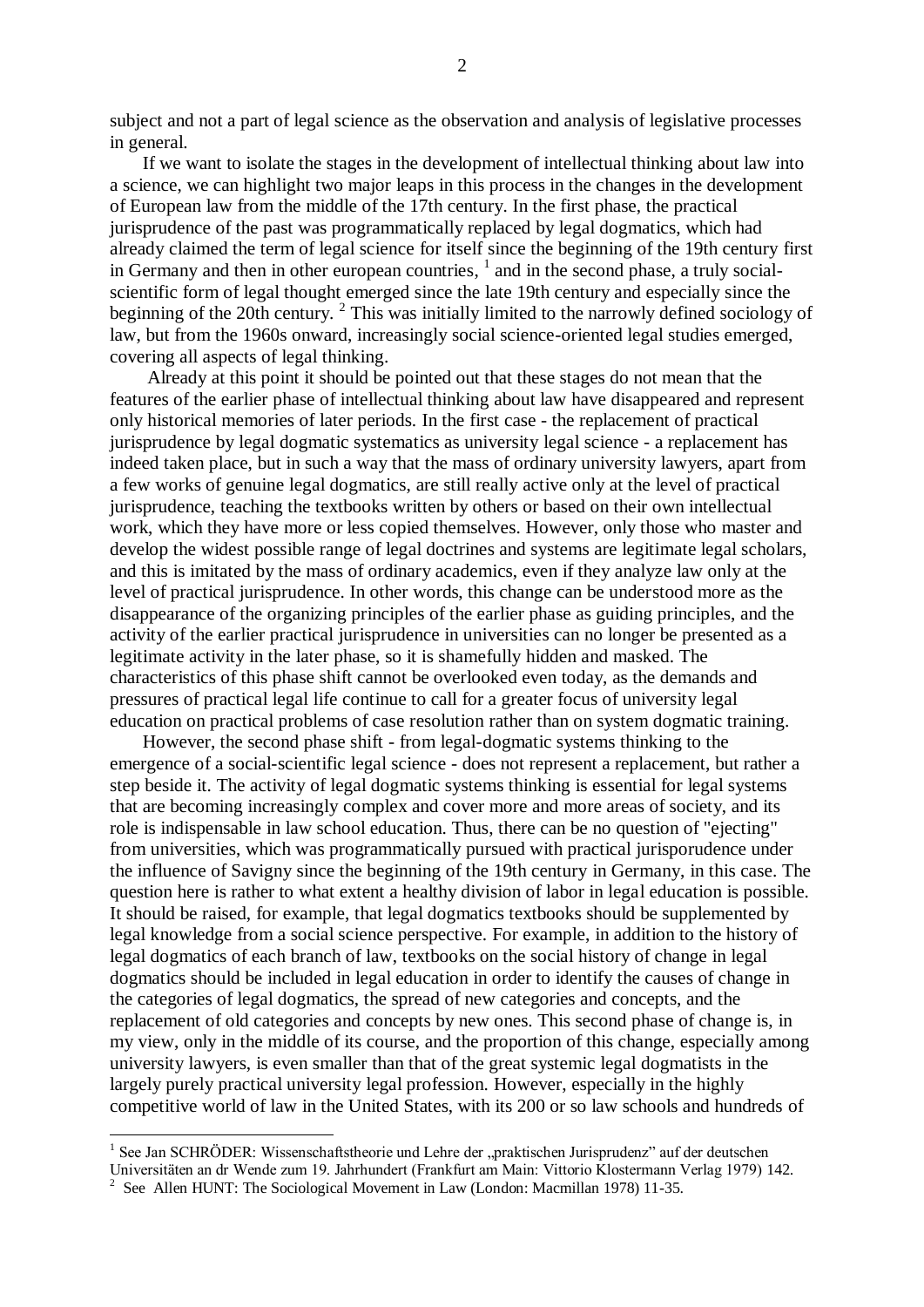law journals, social scientific legal thinking is also very much present and spreading around the world, as are the results of that thinking and its scholarly insights. Let us take a closer look at the course of these transformations.

## **1. The renaming of jurisprudence to legal science**

If we are to analyze the question of the academic status of intellectual legal thinking, we must first examine the concept of legal science itself. To do this, we must also go a step further and look at the idea of science itself as it was understood until the beginning of the modern era and how it changed in the years around 1600 and 1700. Simplifying the notion of science as it was understood until then, we can say that until then proving a statement to be true meant reducing it to a more comprehensive principle, ultimately a very comprehensive principle. The pursuit of truth, and thus the place of science, meant the realm of abstract principles. This changed only with the advent of scientific experimentation from 1600 onward, and the basis for proving truth increasingly became consistency with empirical events. Then, following Kantian epistemologies, the classification of pure experiential knowledge as a science could be recognized from the late 17th century only in connection with its incorporation into a unified theoretical system.

 In this sense, when considering the history of the intellectual preoccupation with law, it should be noted that until 1700 it was not considered a science - and this can only appear as a devaluation in view of the increased prestige of the sciences since then - but as a practical craft. The art of interpreting legal rules and concepts and solving practical legal dilemmas was also the art of knowing Roman law, and no one considered it a science. According to *Annette Brockmöller*, the term "jurisprudence" at that time referred to practical legal knowledge rather than legal science, and the term "legal science" began to spread only in the second half of the 18. century and was not generally accepted until the 1790s: "Jurisprudence of positive law was merely the practical ability to interpret the law correctly and to apply it to occurring cases. It was considered a craft but not a science. In the last decade of the 18th century, the use of the term "legal science" becomes common to designate the discipline dealing with law, i.e. positive law, displacing the terms used until then: *Rechtsgelahrtheit,* and *Rechtsgelehrsamkeit*. "<sup>3</sup> At that time, only the abstract system of natural law principles was considered a science, but the idea of tracing the products of the practical-minded Roman jurists at the university back to these principles - and thus bringing them closer to science did not arise. These university jurists taught and participated in university jurisprudence through the institution of file dispatch (*Aktenversendung*), primarily within the framework of the "*Spruchkollegium"*, although their main activity was also to provide advice and practical legal assistance. <sup>4</sup>

 This changed around 1700, and in addition to the creation of legal concepts and legal interpretations oriented to the needs of legal practice, there was an increasing recognition that the creation of intellectual consistency and its integration into a comprehensive system was also the task of legal scholarship. On the other hand, from 1747, at least in Prussia, university

1

<sup>3</sup> Annette BROCKMÖLLER: Die Entstehung der Rechtstheorie im 19. Jahrhundert in Deutschland (Baden-Baden: Nomos Verlagsgesellschaft 1997) 26.

<sup>4</sup> See John P. DAWSON: The Oracles of Law (Ann Abor: University of Michigan Law School 1968), illetve Ulrich FALK: "In dubio pro amico? Zur Gutachtenpraxis im gemeinen Recht" Forum Historiae Juris 2000/9. 2-32.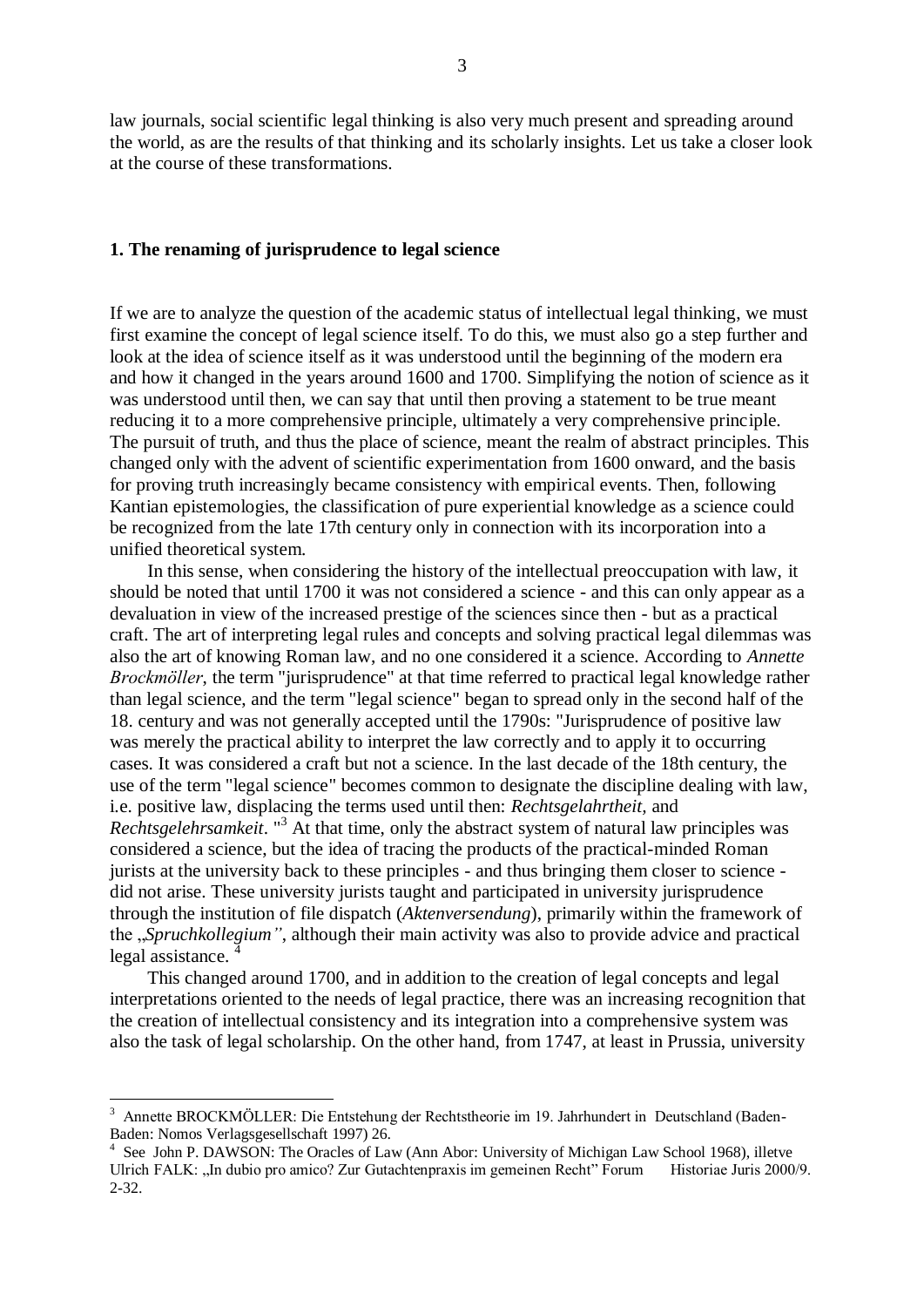lawyers were excluded from the judiciary, and the procedure of sending files was prohibited.<sup>5</sup> This turn was accompanied by a return of legal practice to the principles of natural law, and this turn also brought with it a new, status quo-critical legal thinking, but the sciencehistorical side of it was that it also brought with it the claim to the scienctific character of practical jurisprudence. In this process, the term "philosophy of law" was coined, which from the turn of the 19th century was increasingly used instead of the term "natural law" or "common sense". The transition in this area was marked by Kant's use of the term "philosophical jurisprudence" to designate a comprehensive theoretical system of law, which in the course of a few years was changed and shortened to "philosophy of law." (But even Hegel's 1821 work, later abbreviated as "philosophy of law," was given the full title "The Foundations of the Philosophy of Law or Grundriß des Naturrechts und der Staatswissenschaften!") The recognition of practical jurisprudence as a science of law was thus intimately connected with the legal philosophical foundation of positive legal analyses (or, as we say today, the sciences of the individual branches of law). In other words: What *Theodor Viehweg* analyzed and described in his 1952 work as the disappearance of legal topics and the historical development of a legal dogmatics with logical rigor from the late 16th century onward also marked the emergence of a jurisprudence based on a philosophy of  $law<sup>6</sup>$ 

 Let us take a closer look at this process, in which jurisprudence oriented to practical law gradually developed into an abstract-conceptual system of law.

## **2 From practical jurisprudence to abstract legal dogmatics**

Alongside the earlier practice-oriented academic legal activity and case-oriented jurisprudence, as a result of the turn to abstract-systematic legal thinking since the first decades of the 18th century, there arose the need to develop, alongside this new, leading theoretical jurisprudence, a practical jurisprudence that incorporated the practical tasks of any typical legal work into legal thinking and academic legal education. The main themes of the practical jurisprudence thus developed are: the *cautelar jurisprudence* (drafting typical types of contracts, both by concretizing the abstract rules of theoretical legal dogmatics and by introducing law students and lawyers to proven practical concepts, turns of phrase, and formulas); *defense jurisprudence*, with an exposition of the refined aspects, both in the practical application of procedural rules and in the use of proven tips and tricks; *referential jurisprudence*, which includes the most important tasks of the judiciary, refined aspects of document extraction, aspects of processing consultations, aspects of reaching a verdict, etc. . And also some other subjects, such as procedural law was included here at that time, which was only later recognized as part of theoretical jurisprudence.<sup>7</sup> The peak of this practical jurisprudence was around 1790-1810 with the introduction of some such subjects into university teaching, but as the pursuit of systematic jurisprudence continued to advance and jurisprudence ("Rechtsgelartheit" or "legal scholarship") evolved into a more rigorous legal science, it became increasingly controversial whether subjects dealing with such practical

<sup>&</sup>lt;sup>5</sup> See die Analyse über der Entscheidung von Samuel von Coceji, von dem dies verordnet wurde, Gerd KLEINHEYER - Jan SCHRÖDER: Deutsche Juristen aus fünf Jahrhunderten. 3. Auflage (Heidelberg: C. F. Müller Juristischer Verlag 1989) 61-64. p.

<sup>&</sup>lt;sup>6</sup> See Theodor Viehweg: Topikund Jurisprudenz: Ein Beitrag zur rechtswissenschaftlichen Grundlagenforschung. Beck'sche Verlag. 1974.

<sup>7</sup> See Schröder 1979, 140-145. p.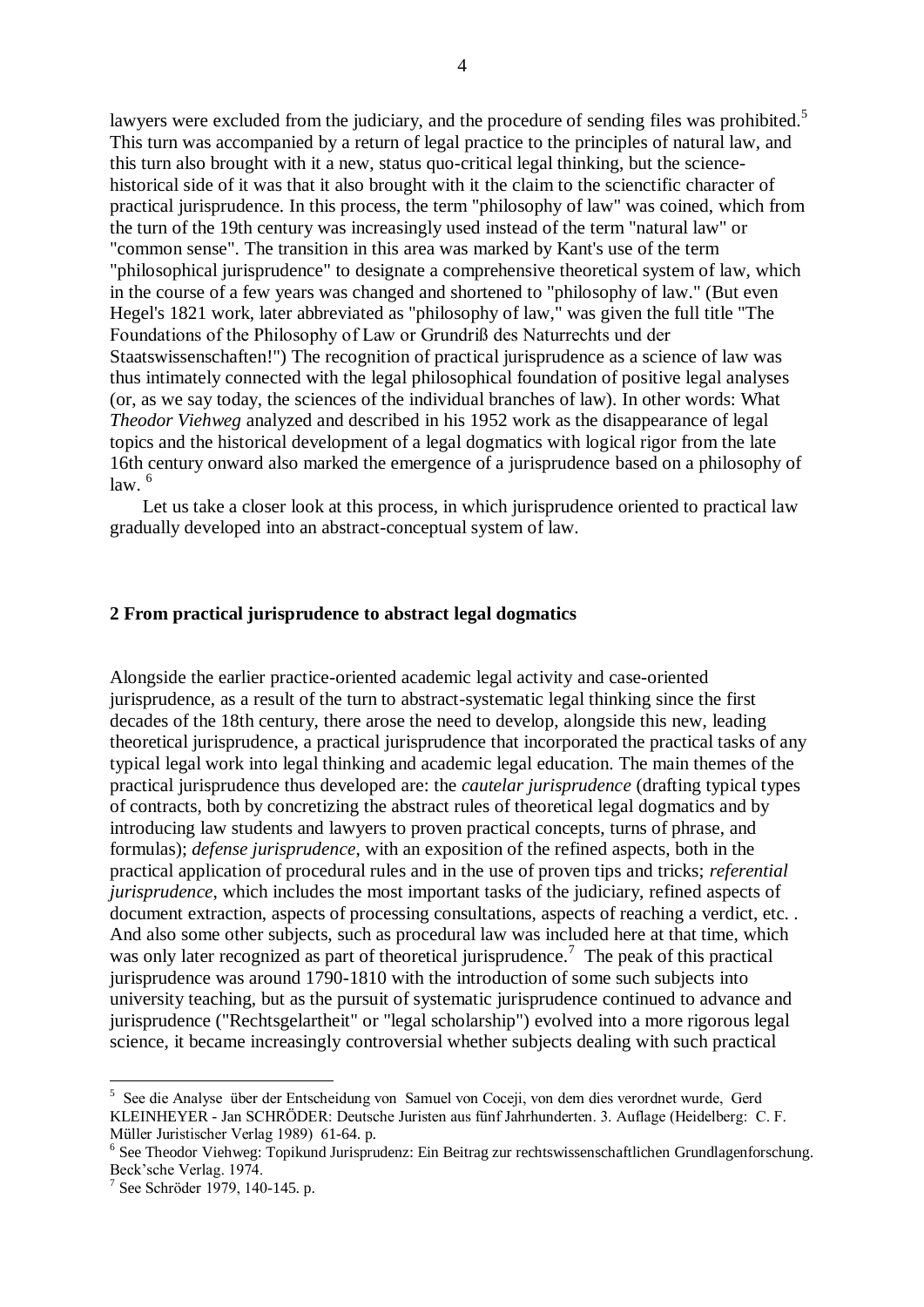stylistic aspects could have a place in legal scholarship and legal education. Thus, the name and the subjects gradually disappeared from the curricula of German law schools, leaving only procedural law, which, however, was classified as theoretical law. The smart manuals on the subjects of practical jurisprudence at that time were henceforth only working aids for practicing lawyers and have since been known as models of deeds, manuals for defense work, practical aids for drafting contracts. This knowledge can only be learned through practical application, and for this purpose it is better to practice under the supervision of an experienced lawyer, judge, etc. than through university teaching. Especially where in Germany a two-stage legal education had been established and the theoretical material of the first state examination was followed by a second stage of intensive legal practice organized outside the university and concluded with a second state examination, practical jurisprudence had already been discontinued in the universities in the 1850s. It survived only for a time where one graduated within the university and there was no second stage of practical legal education, but then this was only at a few universities in the German states, and later it was abolished here as well.

 In the period of the emergence of practical jurisprudence, Wolffian theory dominated as the overarching theory from the middle of the 17th century, and it was mainly members of the Wolffian school, who were also the main theorists of practical jurisprudence, who formulated it as the overarching theme and its main internal subject, but the dominance of Kantian theory from the 1810s and the increasing criticism pulled the rug from under its feet. Wolff's notion of a demonstrative system still accommodated this, and his notion of a concept to speak of individual phenomena as well as general objects. Kant, on the other hand, acknowledged the possibility of a concept only for general objects and located the grasp of individual objects in the realm of sensibility; on the other hand, he made the application of general concepts to individual phenomena-or the bringing together of individual phenomena under an overall concept-not a faculty of reason, but of intellectual judgment (*Urteilskraft*). In his view, this faculty cannot be regulated but can only be developed by practice, and since it is an innate faculty, it can only be improved by practice. Thus Kant excluded from science the practical application of general concepts and rules.

 Instead of the Latin jurisprudentia, which had been in use until then, Thomasius - who was also one of the main campaigners for the creation of a German scholarly language - often used the term *Rechtsgelahr(t)heit*, a word that appeared in the German language around 1600 and was used only sporadically. *Rechtsgelehrsamkeit* was a newer term, and while the former was used in the curriculum of the University of Göttingen until 1792, it was then used again, and from 1809 the term *Rechtswissenschaft* was used in the curriculum. *Rechtsgelehrsamkeit*, however, was also used earlier, from the early 1700s. For example, the famous Zedler dictionary of 1741 already lists the names of intellectual professions of law as follows: *"Rechtsgelehrsamkeit, Rechtsgelehrtheit, Rechtskunde, Rechtswissenschaft, Rechtsklugheit, Rechtslehre, Jurisprudenz, Jurisprudentia, Peritia Juris, Scientia Juris."* But even sporadically, the term "Rechtswissenschaft" was used to refer only to specific areas of legal knowledge, so that it was used in the plural as jurisprudence, and the term jurisprudence was used to refer to all theoretical legal activity in general, even in the late 1700s.

 In the mid-1800s, practical jurisprudence was comprehensively presented, especially in the books of two authors, *Daniel Nettelbladt* and *Johann Stephan Pütter*. Nettelbladt, in his "Abhandlung der practischen Rechtsgelahrheit" (1764), delimited the inner objects of practical jurisprudence in such a way that one part of it dealt with already created legal acts, while the other area of practical jurisprudence was the creation of legal acts. However, there was another attempt earlier to divide it into judicial and non-judicial practical jurisprudence, which is almost the same in scope, since non-judicial jurisprudence means the creation of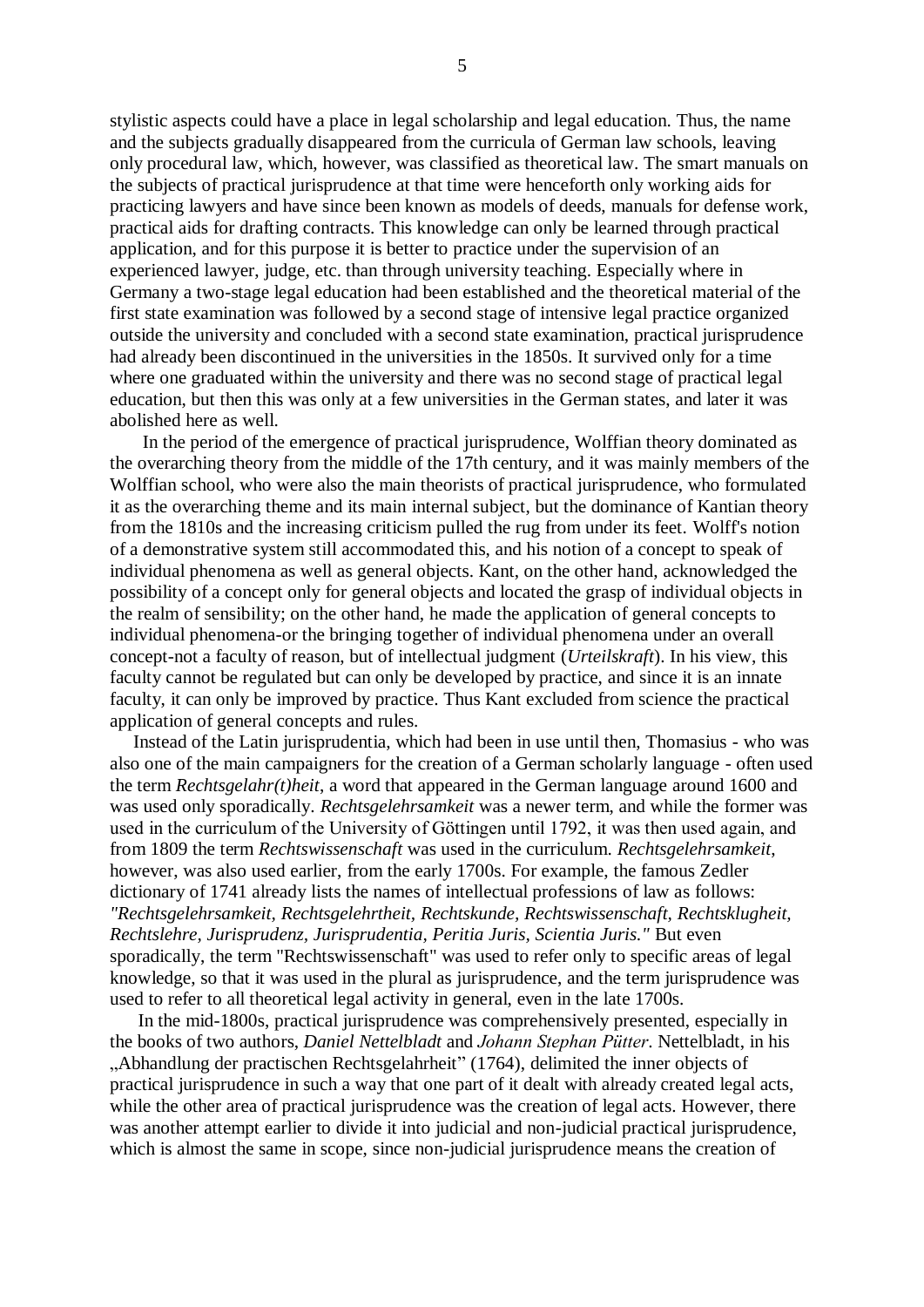legal acts (contracts, etc.), while judicial practical jurisprudence deals with the legal acts already created in litigation.

The main subjects of practical jurisprudence were:

 *Kautelarjurisprudenz, or iurisprudentia cavens, heurematica, cautelaris.* (Justus Claproth wrote a book on this subject in 1765, entitled Aspects of the Correct and Prudent Formation of Civil Contracts. It is, in fact, a practical concretization of the contract theory of theoretical jurisprudence and has relatively few stylistic and typographical "refined" aspects. In other words, it differs little from the private law theory of contracts, but with a more practical legal approach to the presentation of the rules. Another difference is that the application of the rules is discussed using numerous examples (which in turn has been the subject of later debate about the extent to which examples can be used in theoretical academic treatises or whether it is a practical pedagogical application rather than a science).

 *Notarial art and the doctrine of voluntary mediation* (in today's context: arbitration) were usually discussed together with the former.

 *Referring and decreeing art.* It was intended to help judges and aspiring judges and to present in legal education the practical functioning of this legal activity and the aspects to be taken into account in it. Claproth also wrote a book on the subject, entitled "Principles of Vertification of Relations from Court Files," with chapters on topics such as "storytelling" (nowadays, factual description), aspects of file extraction, dealing with the expert opinions of referees, and judgment drafting, concluding with a discussion of the differences between first and second instance. At the end of a book of slightly more than 300 pages follows a rehearsal of about 400 pages (today: rehearsal file). Most aspects are not a concretization of procedural rules from practice, but advice of a rhetorical nature, similar to the advice in ancient oratorical manuals, with much quoting from Quintilian's Institutio Oratoria.

 *State and Chancery Practice.* This is a presentation of the intelligent aspects of the work of officials in their various activities. Christian August Beck has written a book on this subject entitled "Versuch einer Staatspraxis" (Attempt at State Practice), which deals, among other things, with the various forms of address used by the various state dignitaries in their writings, the appropriate formulas and slogans for opening lines, and the clever turns of phrase for closing sentences. But the book also includes the aspects of speeches to be delivered at state activities, the stylistic rules, divided into speeches for delegates to imperial assemblies, speeches by state delegates abroad, speeches by members of the highest imperial courts, and so on. These are almost exclusively applied rhetoric and hardly the practical application of legal norms, although there are some, and they are a concrete expression of theoretical legal precedents, such as the order of deliberation of imperial bodies, cases requiring imperial approval and the rules for dealing with them, etc.

 *Archive and registry science*: this deals with aspects of document management, filing and arrangement work in various legal works, e.g., providing cover sheets for individual documents, etc. Thus, these are intellectual activities that go beyond legal work and are only loosely related to aspects of theoretical legal science, even in the context of practical legal science.

 *Defense art*. The art of defense played an important role in university legal teaching in the nineteenth century, and *C.J. Anton Mittelmeier's* work "Anleitung zur *Vertheidigungskunst im deutschen Criminalprozesse und in dem auf Öffentlichkeit und Geschwornengerichte gebauten Strafverfahren mit Beispielen"*, published in 1814, was frequently published and disseminated until the 1850s. The introductory chapter is a brief description of the Criminal Procedure Code, the second a list of possible defense techniques and a description of when to use them, e.g., the most important cases of defense due to exclusion from court or procedural violations, the absence of a crime (legitimate self-defense, insanity, insanity of the accused, etc.), the clever aspects of mitigation.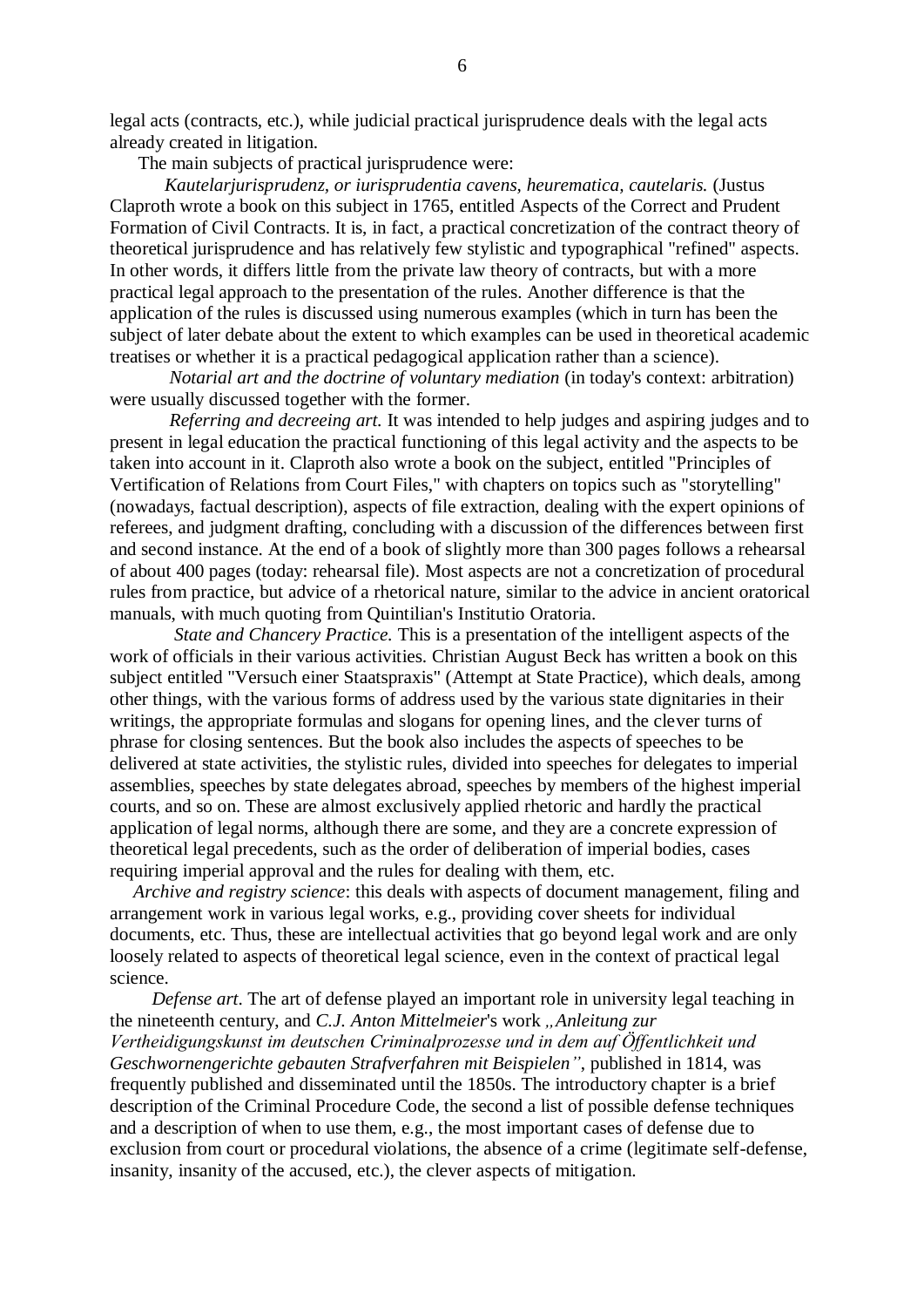Jan Schröder, a researcher on this subject, points out in his book that until the end of the 17th century, the ranking of academic subjects was not at all determined by their degree of scientificity, but by their usefulness for man's happiness, and that since man's spiritual salvation was most important, theology came first, followed by medicine and finally jurisprudence. 8 This changed with Kant's turn to science, and *Gustav Hugo* tried to conceptualize jurisprudence in terms of science. He tried to combine the intellectual study of positive and changing legal norms with philosophy, on the one hand, and with the study of historical foundations, on the other, and thus to arrive at a scientific intellectual activity of law. But he recognized only the philosophy of law and the history of law as a science, leaving the rest to the earlier jurisprudence as a craft.

 Savigny followed Hugo but he already strove for the scientificity of law in the legal thinking on positive law.  $\frac{5}{9}$  According to the Kantian understanding of science, scientificity results from the fact that knowledge is systematic and logically grounded and necessarily follows from its causes. In the case of law, necessity was lacking due to the vagaries of the state legislative process, and Savigny sought to eliminate arbitrariness in defining the subject matter in order to make the study of law scientific. He achieved this by placing behind the arbitrary legislative material the enduring popular spirit (*Volksgeist*) and the systematic ideas of law formed from it, conceiving them as a given that the legislator could not transcend. This made possible the positive legal material based on it and the jurisprudence dealing with it as a science of law.

#### **3 The legal system thinking as the new legal science**

<u>.</u>

First of all, it is useful to distinguish between legal science as an intellectually ordered set of propositions and the conception of the actual legal norms as a conceptual system. Originally, the creation of intellectual propositions as a system of meaning arose in theology at the end of the 13th century, essentially for doctrinal reasons, and in the 1600s it spread to all intellectual life, in jurisprudence thereafter mainly under the influence of *Samuel Pufendorf* and then *Christian Wolff.* <sup>10</sup> It was only through the influence of Savigny and especially Puchta that the idea of creating a non-contradictory systematic in law itself, which was to be transformed into a legal science from the beginning of the 19th century. (Although the tendency toward a more systematic intellectual coherence in the ordonnances (*ordonance*), which were enacted in France in response to the needs of French absolutism and were intended to regulate certain narrower areas of law, could already be observed there from the second half of the 16th century. <sup>11</sup>) The replacement of *legal topics* by dogmatic systems thinking thus took place in two stages, the first of which was the transformation of the intellectual preoccupation with law into an intellectual system, and the second of which was the starting point for intellectual impulses to strive for a conceptual sytematics in law itself. Just to illustrate, Niklas Luhmann sees this transformation from a "theoretical-analytical system" into a "concrete-empirical" system as a general phenomenon in the historical emergence of all social subsystems and

<sup>&</sup>lt;sup>8</sup> Jan SCHRÖDER: Wissenschaftstheorie und Lehre der "praktischen Jurisprudenz" auf der deutschen Universitäten an dr Wende zum 19. Jahrhundert (Frankfurt am Main: Vittorio Klostermann Verlag 1979) 142

<sup>&</sup>lt;sup>9</sup> See Jean Gaudemet: Histoire et systeme dans la méthode de Savigny. In ders.: Sociologie historique du droit. Presses Universitaires de France, Paris. 2000. 21-36. p

<sup>&</sup>lt;sup>10</sup> See Eric Wolf: Grotius, Pufendorf Thomasius. Drei Kapitel zur Gestaltgeschichte des Rechtswissenschaft. J. C. B. Mohr und Siebeck Verlag. Tübingen. 1927.

See John Dawson: The Oracles of Law. Ann Arbor. University of Michigan law School. 1968. 55-140. p.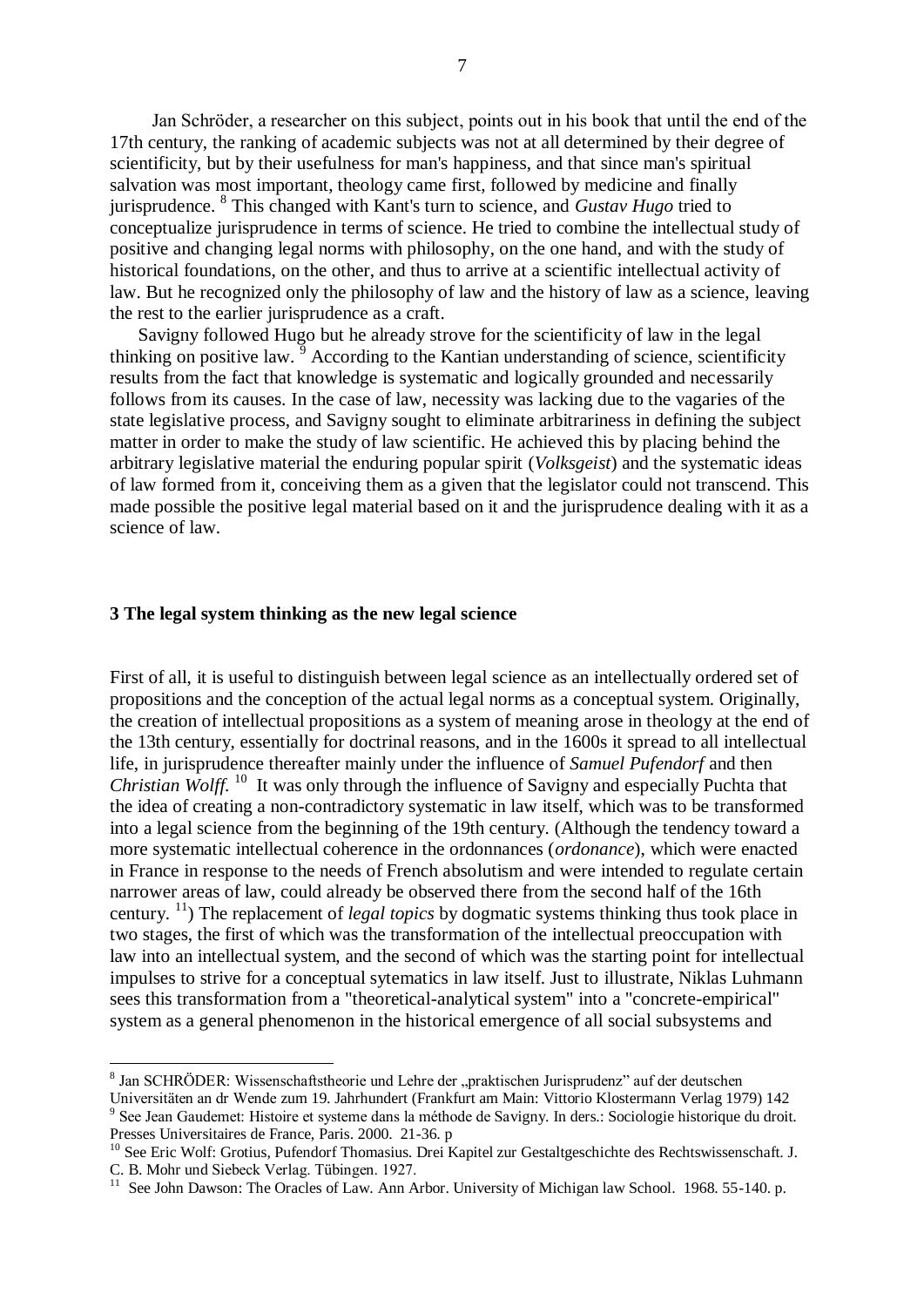emphasizes that the theoretical construction of a preliminary system picture and its dissemination in the second stage in the respective functional sphere is the rule and that it is therefore futile to discuss "merely" analytical versus concrete system conceptions in modern sociological systems theory.<sup>12</sup> To return to our original argument: The attempt to create and codify the "general part" in the codification of the individual fields of law starting in the second half of the 19th century, and its creation in the major codes of law created from the beginning of the 19th century, indeed represented the transition of the legal scientifical (initially legal education) system to the operative law, and thus the realization of the legal system.

 While the emergence of the philosophy of law as a discipline from the systems of natural law and rational law kept the object of study in the analysis of the general principles and issues of law together with philosophical, moral and ethical issues, another intellectual tendency developed in parallel, which shifted the discussion of natural law-ethical issues more into the interior of law and tried to examine the overall context of law in the light of the issues arising there. This line of thought developed in the wake of Gustav Hugo, Savigny, Puchta, and Jhering, and became the elaborator of the content and internal themes of general legal theory alongside the line of legal philosophy established since Kant and Hegel by the end of the 19th century. Along this line, Jhering's student *Adolf Merkel* called the doctrine of the overarching questions of law *"general legal docntrines*", and subsequently Julius Bergbohm, in his 1892 work against traditional (natural law) legal philosophy, continued to use alternately this name and *"general legal theory*", and so it became widespread in the 20th century. Let us now take a closer look at this line.

 Starting from natural law via the philosophy of law, Gustav Hugo began to develop a general theory of law as positive law, the theory of law, in the late 1790s. What were the intellectual elements in Hugo's theory that led him in this direction? Hugo, inspired by the historical perspective of the great work of Montesquieu, first broke with the prevailing attitude of his time, which confused Roman law with German law, which went beyond it, without historical consciousness, and discussed it in the light of practical legal problems, and tried to counter this confusion by a theoretical separation of legal history and valid and legally enforceable law. The latter - the comprehension of the law in force in a state - had not yet been fully achieved, and he included in substantive law both "legal truths" - in the later common term: legal norms - and jurisprudential ideas (i.e., the distinction between "de lege lata" and "de lege ferenda," which prevailed after this separation, was not yet clear in Hugo's writings!). In the course of developing his theory (approximately between 1785 and 1820), Hugo, in his struggle against the "universal validity" of natural law and in his search for the conditions of the law applicable in different countries, distinguishes, within the framework of a "positive philosophy of law", a "philosophical philosophy of law" in the narrower sense and a "dogmatic philosophy of law" and he analyzes both in terms of legal history and not deductively as definitions of natural law. He defines "philosophical legal philosophy" as the acquisition of knowledge from concepts, which, however, he conceives not as a priori concepts but as concepts derived from empirical historical reality. He divides the "dogmatic philosophy of law" into two parts, an empirical-dogmatic philosophy of law and a theoreticaldogmatic philosophy of law. One part consists of investigating which real legal truths (= legal norms) existed in different countries at different times and which effects they had under the specific conditions of the respective time and place. (Annette Brockmöller rightly notes that this is one of the first clear formulations of the later sociological approach to law  $13$ ). The

<sup>12</sup> See Niklas LUHMANN: "Rechtstheorie im interdisziplinären Zusammenhang" In: Niklas LUHMANN: Ausdifferenzierung des Rechts. Beiträge zur Rechtssoziologie und Rechtstheorie. (Fankfurt am Main: Suhrkamp 1981) 191–241.

<sup>&</sup>lt;sup>13</sup> BROCKMÖLLER, 58.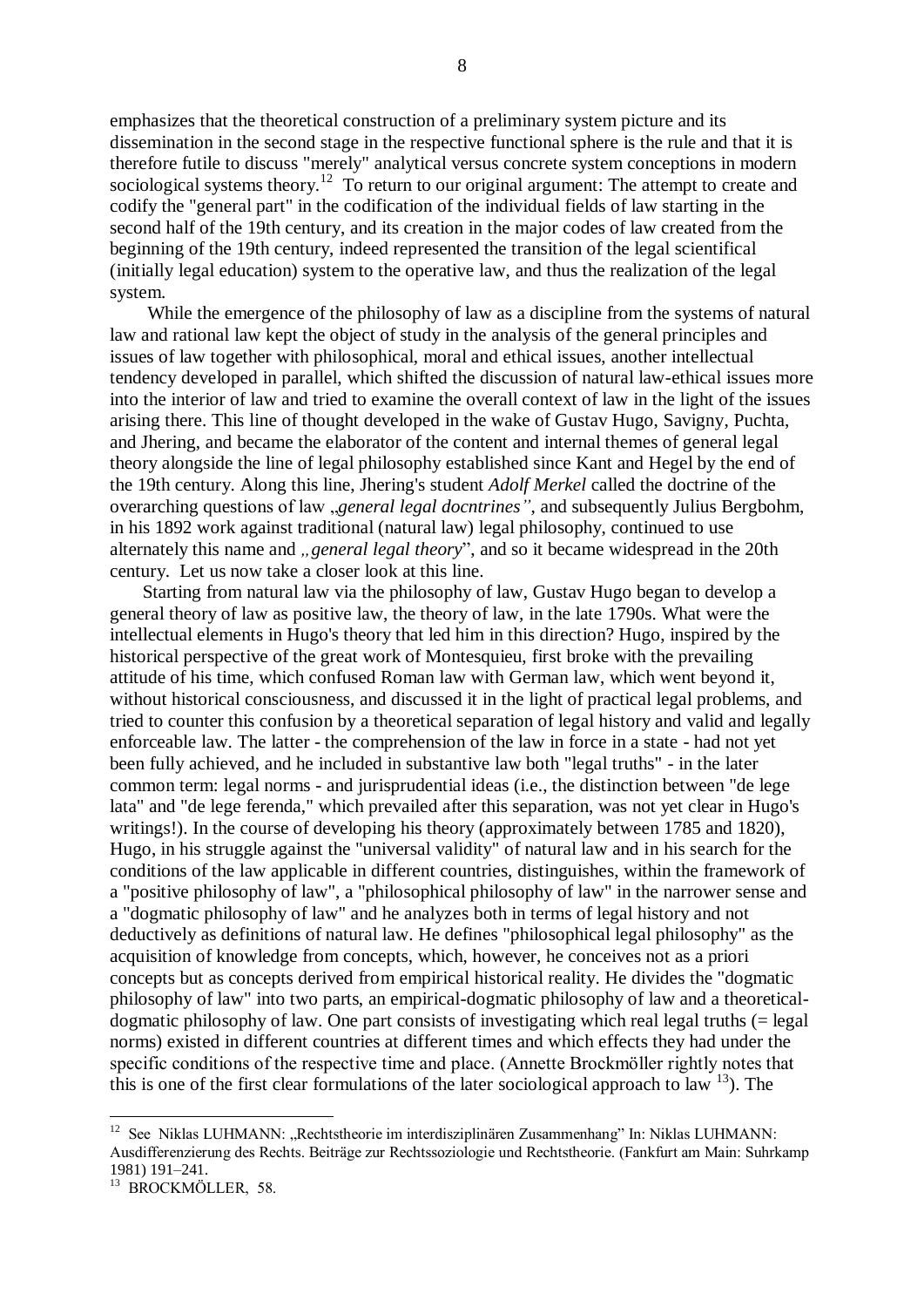other part, the theoretical-dogmatic philosophy of law, is the one from which the subject of modern legal theory later developed.

 To sum up, Hugo did not move from the natural law of his time to a philosophy of law in the same spirit, but deliberately chose the name "positive philosophy of law" and in the course of his theory he developed the themes of modern legal theory (concept of law, sources of law, separation of the law in force from legal history, etc.) in his writings more and more.

 *Carl Friedrich von Savigny*, in his scholarly work beginning in 1802, essentially continued along the path already taken by Hugo, narrowing and deepening the departure he had made in several directions from the traditional natural law and legal philosophy approach to a more independent understanding of law and jurisprudence. And he did so so successfully that Hugo, although considered the greatest of his time and always regarded as such by Savigny himself, was almost completely forgotten by the end of the century because of the influence of Savigny's views. In the course of his corrections, Savigny developed a view of legal history that drew on the spirit of the people of the country in question and, most important for our topic, his focus on the systematic nature of law and thus his recognition of the importance of legal dogmatics. Whereas for Hugo legal history played the role of a mere specimen illustrating the different effects of the implementation of various legal solutions under different historical conditions, for Savigny legal history, like history as a whole, is formulated as a history of development, as a field of long-term tendencies.

 Another deviation from Hugo is the systematic character of law. Hugo pursued systematics only in legal science - in the philosophy of positive law and its internal parts - but left law itself to the practical jurisprudence of the craft, as it had been for centuries in the practical, purposeful cultivation of Roman law. Savigny, on the other hand, saw it as his main task to investigate the order in law itself and to create it through lega science. Thus, legal dogmatics became central to Savigny as the developer of the concepts and categories of noncontradictory law, and he gradually realized in his work both the idea of non-contradictory law based on legal dogmatics and the linkage of legal science organized around this task of legal dogmatics.

## **4. The transformation of legal dogmatics into a social science**

The beginnings of the social science of law, which developed alongside legal dogmatic systems thinking, can be traced back to *Rudolf von Jhering*, who, after beginning the first volume of his three-volume work *"Geist des römischen Rechts*" (Spirit of Roman Law) in 1852 as the culmination of legal dogmatic thinking at the time, completed the last volume in the 1860s as a pioneer of social science of law. In the 1870s, he developed a social theory of law in his major work "Der Zweck im Recht" (The Purpose in Law), and set out systematically to develop a new conception of law. In many ways, this became the inspiration for the development of sociological theory since Jhering's death in 1892, but from the point of view of narrow legal theory, it can be seen as the first theory of law designed as a social theoretical tableau. A few decades later, in 1913, *Eugen Ehrlich*, building on the results of the already burgeoning social sciences and sociology, coined the term "sociology of law" and developed a sociological conception of law at about the same time as *Max Weber*'s comprehensive social theory, including his sociology of state and law. At the same time, *Arthur Nussbaum* became known for his program of research on legal facts and became a pioneer of later empirical social scientific legal research. The sociology of law and, more broadly, the social scientific view of law, which had originally developed in the German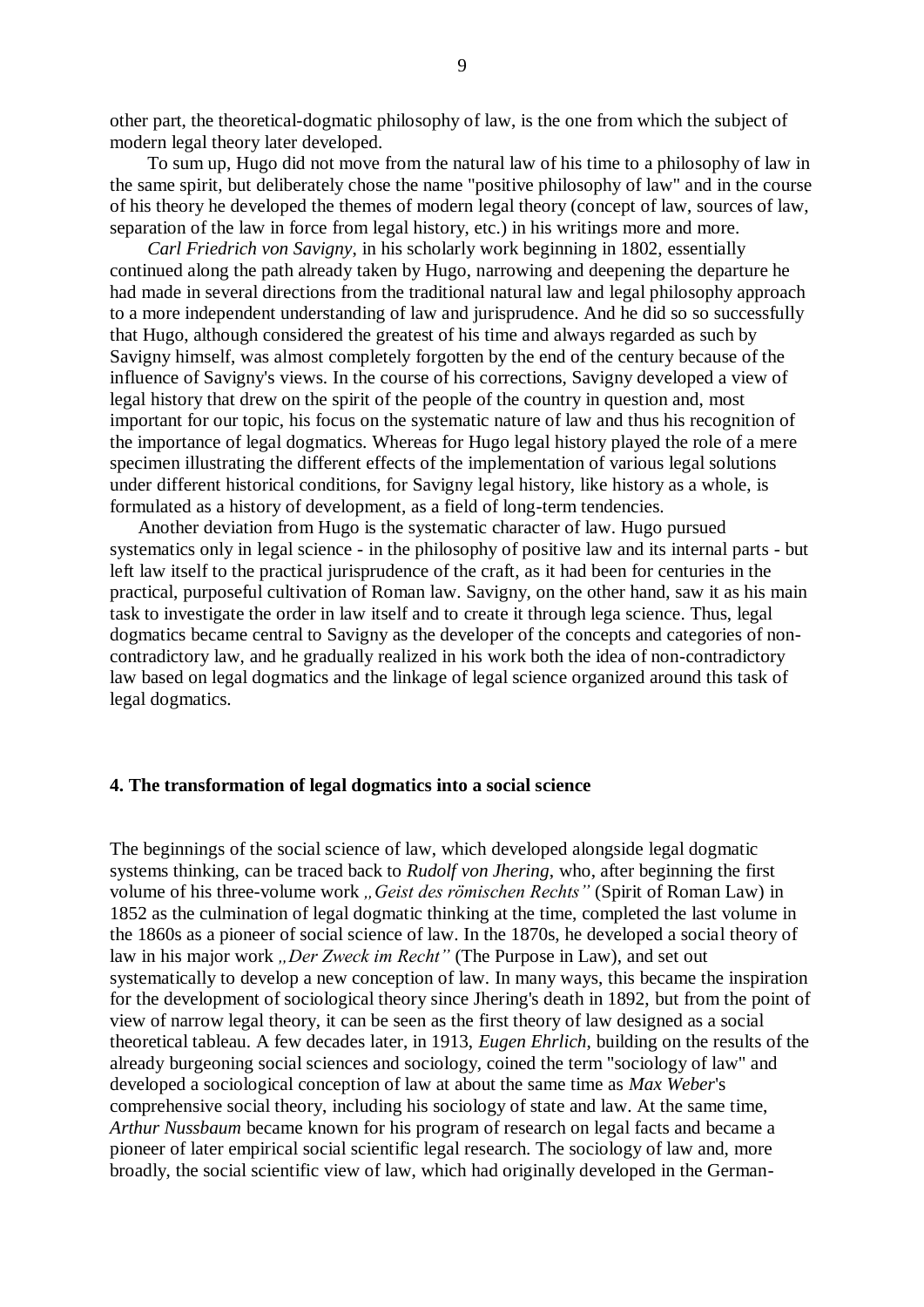speaking world, then migrated to the United States, where it was expanded to include the study of new legal phenomena, but also established itself in several European countries. Let us take a closer look at this process.

## **4.1.Jhering's social scientific approach to law**

Jhering has dealt with the problem of jurisprudence - i.e. its dubious conformity to the criteria of a scientific ethos - in a study of his own. Here, however, I would like to present his socialscientific theory of law itself and, starting from it, analyze the path he has taken toward the social-scientific nature of jurisprudence.

 Jhering, who began as a Roman jurist, had increasingly developed his intellectual centering on legal concepts into a general social-theoretical conceptual framework by the time of his second major work, *The Purpose in Law*, in the early 1870s. One of the consequences of this was that the role of the state became central to his thinking, and his stays in Vienna for several years (1868-1872) may have played a role in the development of this conceptual framework. It was in the intellectual climate of Vienna that the emphasis on the role of the state and central legislation in law became central throughout the German cultural area in the second half of the 19th century. (E.g., state and law faculties and legal disciplines were established here instead of German law faculties!). Jhering's openness to new intellectual impulses was also evident in an essay by the young Hungarian jurist *Gusztáv Schwarz*, and in his later study of Jhering and his life's work he highlights Vienna as the intellectual environment in which the new idea was born.<sup>14</sup> In any case, in the description of the first volume of *"Purpose..."* the coercive power necessary for the functioning of society, the state, increasingly takes the place of spontaneous and dispersed individual and small-community coercion in the course of historical development, and the functions of the human communities living in society, initially privately organized and exercised at a simple level (Jhering uses the term "purpose" for this as well!), are taken over by the state from a certain stage of development.<sup>15</sup> In the final perspective, all functions of society will be performed by the state: "If the conclusion from the past to the future is justified, at the end of all things the state will have absorbed into itself all social purposes."<sup>16</sup> Since society can already be understood only as a world society - a cup of tea contains all the production of China and India, world trade, the circulation of money, etc., etc. - there is pressure for expansion among states coping with the constraints of a regionally limited world society, and history is moving in perspective toward the emergence of a world state, Jhering said. Therefore, a state that assumes more and more social functions will eventually be called a world state and world society under total state organization.<sup>17</sup>

 This new state-theoretical and social-theoretical background is the focus of Jhering's new concept of law. The coercive state is an increasingly important component of the functioning of society, and law is nothing other than the normative coercive order of society. Law here is no longer primarily a pyramid of concepts, as understood by the master Georg Friedrich Puchta, prominent in the dedication of the first volume of *"Geist....,"* but the coercion of the state itself: "Law is the epitome of the coercive norms in force in a state." <sup>18</sup>

1

<sup>&</sup>lt;sup>14</sup> See SCHWARTZ Gusztáv: "Rodolphe Ihering et son oeuvre". Revue de Hongrie. (VI. évf.) 7.-12. sz 1913. <sup>15</sup> Rudolf von JHERING: Der Zweck im Recht. Erste Band. (Leipzig: Druck und Verlag von Breitkopf und Härtel 1893) 306. p.

<sup>&</sup>lt;sup>16</sup> JHERING, 307.p.

<sup>&</sup>lt;sup>17</sup> JHERING, 311. p.

<sup>&</sup>lt;sup>18</sup> JHERING, 320. p.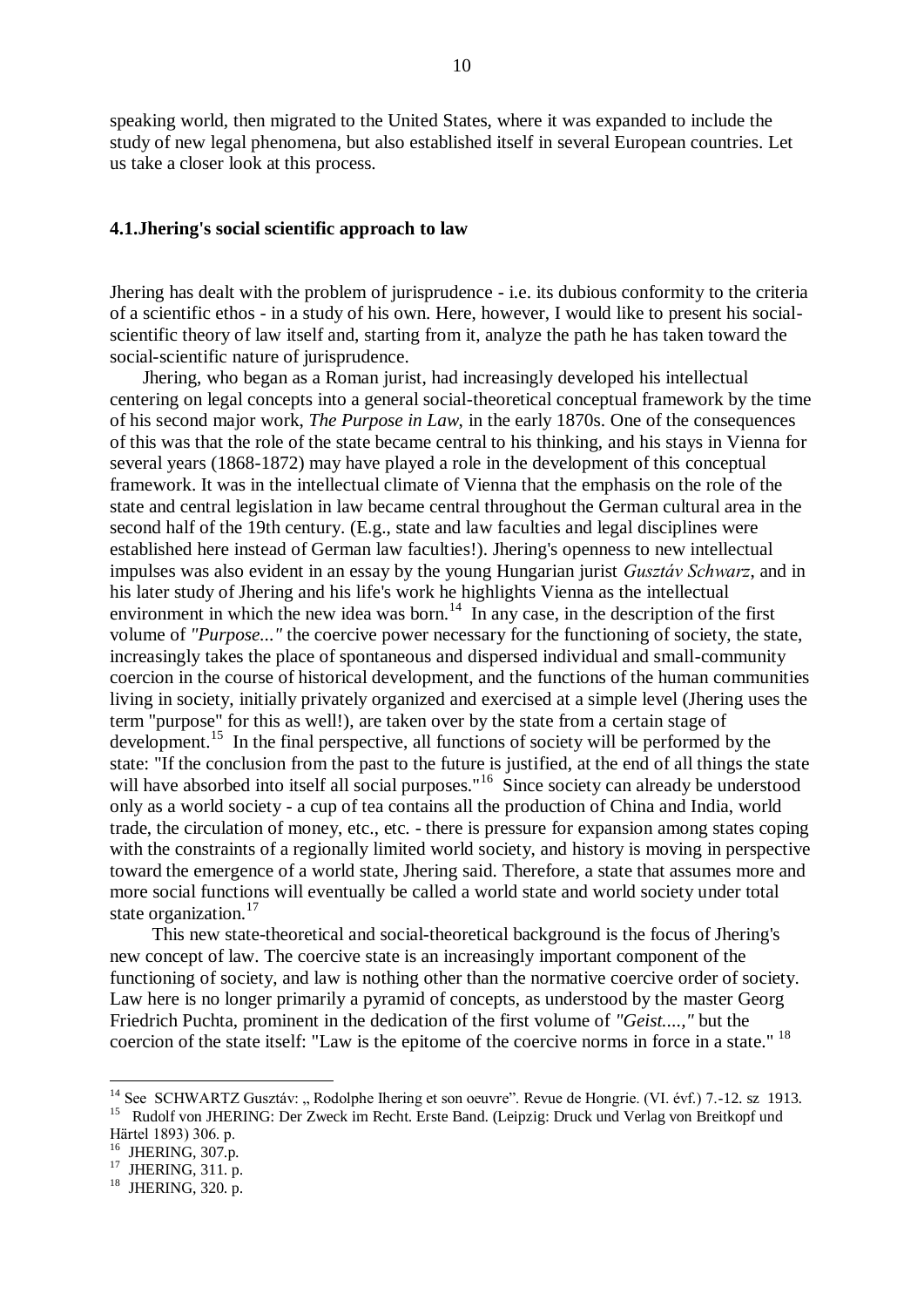And to see the great change in Jhering's conception of law, it should be noted that, in contrast to the position of his 1858 volume *"Geist...*", which set forth the pluralistic sociological basis of law, he now regards as law only those norms that are implemented in everyday life and secured by state coercion: "Even if they are actually followed in life, however unbreakably, they are not law."<sup>19</sup> Likewise, the norms called international law cannot really be considered as law, but only as moral demands, since a comprehensive world state cannot enforce this, and the existence of the size of force can only be a guarantee here, but then it is no longer a question of law, but of power. Thus, the state moves to the center of Jhering's thought, and law is seen as an instrument of coercive power that develops into a total state that increasingly organizes society. But of course, law is not only the state's instrument of subjugation, but also its instrument of discipline. The unrestrained and arbitrary use of force by the state, as we have known it since the beginning of history, is tamed by law, and the increasingly extensive coercive state becomes more and more a coercive force disciplined by law.

 Another consequence of Jhering's departure from social theory is that he rejects the individualistic starting point of Roman law and adopts a methodologically collectivist position. From a scientific point of view, the fact that legal provisions formally confer rights and impose duties on individuals is only a means for individuals, who can only live through their community, to create the purposes and functions of the community's existence through their individual actions. Similarly, the norms of morality and custom are outside the law, although they are addressed to the individual, for the sake of maintaining society: "...all three have society as the subject of purpose, not the individual. With regard to this purpose, I call them social imperatives. "<sup>20</sup> The state is the custodian of collective society, and so in Jhering's new conception of law, the state and its legislation not only take the place of the juridical conceptual world of jurisprudence, but also change the orientation of law toward individuals and the way it assigns rights and duties to them. The legal norms are primarily addressed not to individuals but to the state bodies and it is precisely this that distinguishes them from the norms of morality and morals, which, although they also convey to millions of individuals the vital needs of the social collective, are not implemented in their actions under the pressure of the state. From the formal juristic point of view, i.e. only from the narrow function of the law, the implementation of the law by the state authorities in individual cases is important and the implementation of the norms in the actions of the citizens is only secondary, although from the fully sociological point of view the importance of the actual implementation of these legal norms in the actions of individuals also arises: "All legal imperatives without exception are primarily addressed to the authority: the entire Civil Code, the Criminal Code, all financial, police, military, and so on. laws and ordinances, they are all regulatives for the management of the state's coercive power." <sup>21</sup>

 In the historical development of Europe, however, the coercive law of the coercive power state increasingly developed in several phases into a form in which the arbitrary commands of the formerly unrestricted state power for the individual case were only transformed into binding rules for a mass of cases when the state power no longer prescribed for the individual case but in the abstract for a group of cases what is legitimate and obligatory action. According to Roman legal history, this was enforced not by a multitude of individual imperial rescripts, but by life, for only in this way could the state determine its legal imperatives for millions of subjects, and thus the system of coercive norms came closer to the true form of contemporary law through the egoism of state power: "Self-interest drove violence to substitute for the more imperfect form the more perfect form: that of the abstract imperative.

<sup>19</sup> JHERING, 323. p.

 $^{20}$  JHERING, 331. p.

 $^{21}$  JHERING, 338. p.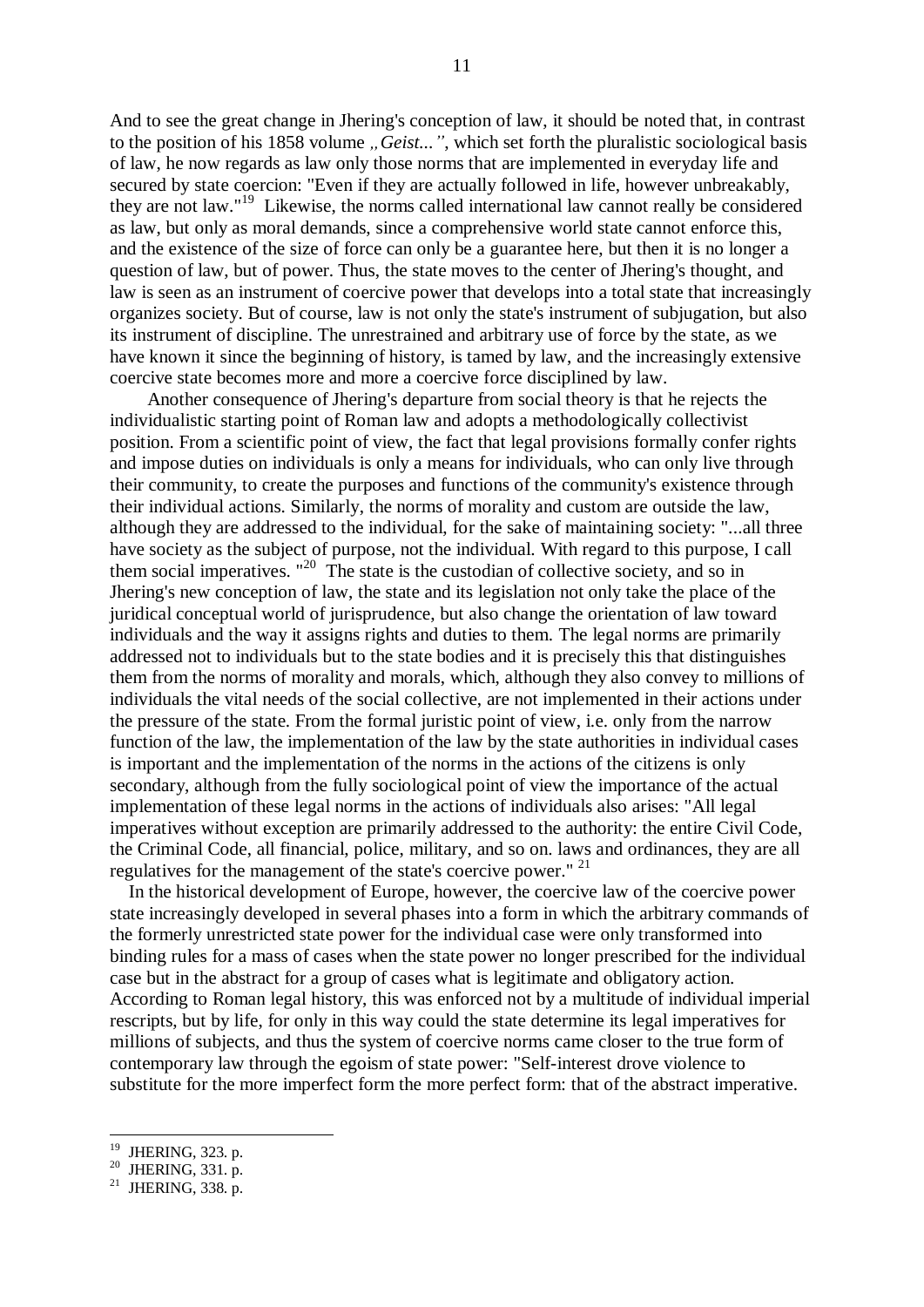Egoism leads violence unnoticed into the orbit of law."<sup>22</sup> At this stage, however, law is still binding in only one direction, that of the subjects, and the state power that enacts legal norms is not itself bound by its own law; it is still a state of despotism, even if it is more disciplined. Already at this point the rights of the individual in the subjective sense become apparent, i.e. what he can do within the abstractly imposed legal norms, what freedom of action he has, but these granted freedoms of action are still very small and can be revoked at any time.<sup>23</sup> In the third stage, law becomes binding in both directions when it is binding not only on citizens but also on the authorities that enact it and when the rights of subjects are fully developed.

 The motive for the development of the third stage is the same as that which promoted self-discipline in the second stage, transforming law from individual orders into a series of legal norms issued like a string. This is because it is in the self-interest of state power, which is designed to last, not to arbitrarily transgress the norms it imposes on itself, because this allows individuals to trust the legal norms that have been issued, to plan their lives, and to act more effectively. In this way, the collectivity represented by state power, and thus the state, will ultimately be stronger. The far-sighted self-discipline of the state that uses force is a law that is recognized as binding on itself, and from which it will not itself deviate until it has changed: "Law is the well-understood politics of force-not the short-sighted politics of the moment, of momentary interest, but the far-sighted politics that looks to the future and considers the end."<sup>24</sup> The guarantee for the effective maintenance of bilaterally binding law by the state is then the sense of law developed in the mass of citizens, through which people socialized in the community instinctively feel what is legitimate and binding in the given situation; on the other hand, they fight for their individual rights, which have now become de facto subject rights and which derive from the laws of the state, even if the legal process may mean more costs and more struggle than the right they thus recognize for themselves (the struggle for the right!). On the other hand, the separation of professional jurisdiction from the state authorities is a guarantee of the subordination of the state to the law. Although the authorities themselves create and amend the legal regulations, taking into account the concerns, objectives and functions of society as a whole, they do not consider them sacrosanct! -while the judiciary has only the task of complying with the legal regulations, and as long as the enacted regulations are not formally amended, it must compel the authorities to comply with them. Thus, a judiciary that is independent of the other main organs of the state is the basis of a bilaterally binding rule of law, which can be achieved by guaranteeing the irremovability of individual judges, the secrecy of elections, and adequate compensation guaranteed by law. <sup>25</sup>

 The analysis so far in Jhering's new conception of law has shown the development of the external form of law, its transformation from an individual command into a norm and then subordination to the law of the state, which operates the state coercive order of law, creating a subjective legal dimension for individuals, its sedimentation in the sense of law, and the creation of a professional jurisdiction independent of state authorities as a further guarantee. The other side of this concept of law, namely the content of law, is the analysis of what determines the content of law. Is it possible to formulate a general theorem that can provide an answer to the content of law in any society? Jhering's first step in this direction is to break with the thesis of the uniform subordination of intellectual content to the criterion of theoretical truth, a thesis that has accompanied the research of legal scholars and jurists for centuries, and which, at a time when natural law thought was dominant in the 1700s, sought to identify in law the eternal and immutable elements necessary for science, precisely because of

<sup>&</sup>lt;sup>22</sup> JHERING, 347. p.

<sup>&</sup>lt;sup>23</sup> JHERING, 353. p.<br><sup>24</sup> JHERING, 378. p.

 $^{25}$  JHERING, 405. p.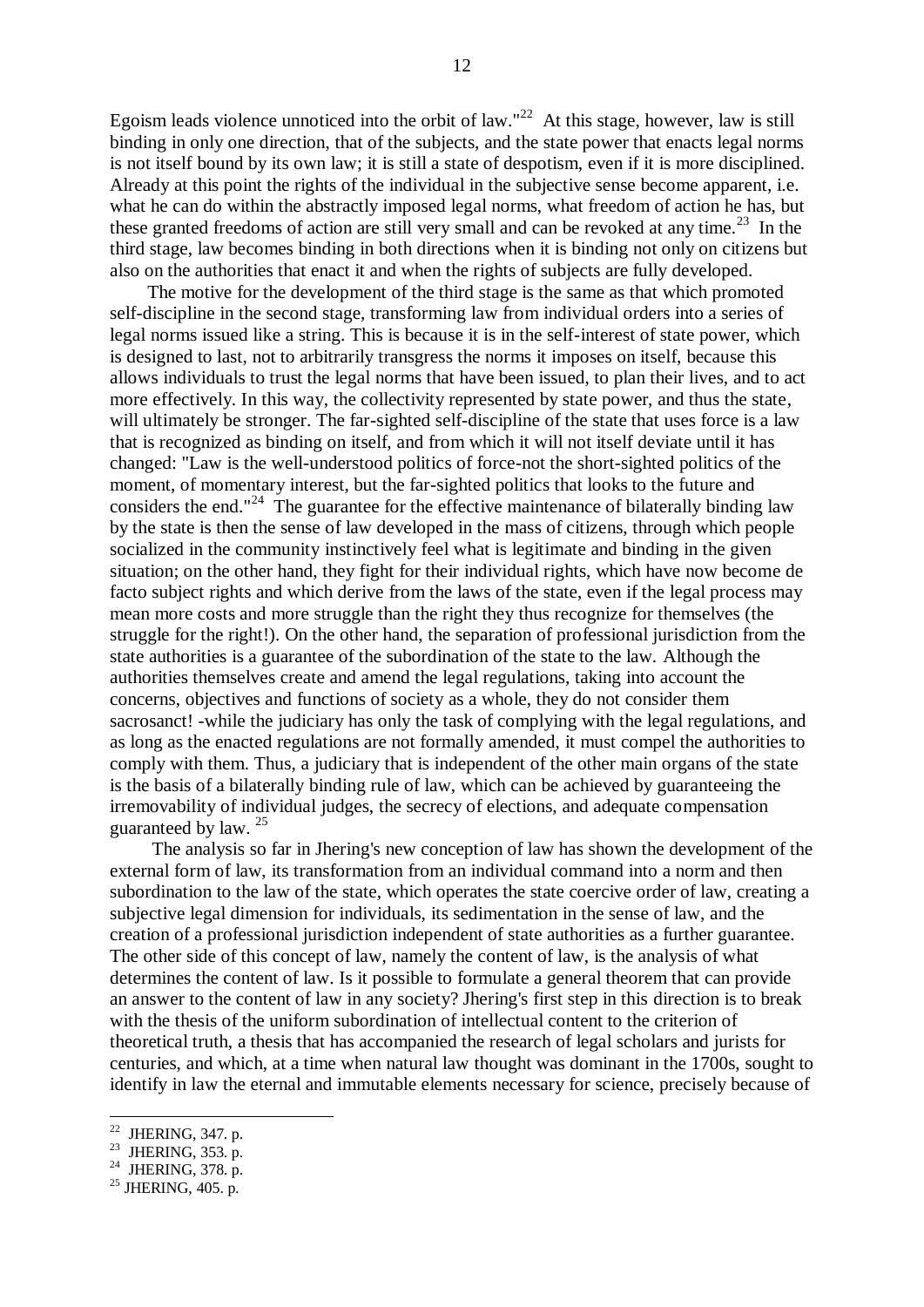the eternal character of natural law. But, on the other hand, Jhering's assumption of simple logical steps with legal concepts and principles in law was implicitly guided by it in his earlier period of thought, and the idea of a genuine "natural science of law" was born for him by it. Now, however, he broke with it because he came to the realization that truth can be postulated only in terms of the content of human knowledge, but that, unlike pure knowledge, action can never be evaluated in terms of truth but in terms of its purpose. In other words: Is it purposeful in terms of achieving the goal and does it really lead to the goal? While science is a general form of human knowledge, and thus truth is the measure and evaluation of theoretical knowledge, the norms of law are in the dimension of actions, and the content of norms can thus be evaluated not in terms of truth but in terms of expediency. In different societies, in different periods of time, the goals of individuals and human communities can only be goals under the given circumstances, so the content of legal norms is always relative, determined by the goals of the human community living under the given conditions of existence of the period. <sup>26</sup>

 After this clarification, Jhering asks in what direction it is then possible to search for the purposes that lie behind the law of any society, and to give at least a general thesis for the direction of the search. His answer is that all the institutions of society exist and function for the purpose of securing the life of the human community of society (and of the individuals in that community), and that law always emphasizes as a goal to be achieved the securing of those conditions of life in society that require the coercive power of the centralized state: "I define law as the form of securing the conditions of life in society mediated by the coercive power of the state. "<sup>27</sup> These conditions are constantly changing with the possible changes in the natural conditions of existence, but history has shown that after the conditions of life of the more primitive human communities were reduced to mere food and clothing, the more advanced communities have increasingly found that, in addition to the physical conditions of life, spiritual, cultural, and religious activities are indispensable, and that these conditions of life are also part of the living conditions of society. Likewise, for each individual at this higher level, in addition to food, drink and clothing, the provision and protection of honor, love, meaningful activity, etc., etc., are indispensable.

 These constitute the totality of the conditions of life that determine the goals of the human community of any society, but of which law includes as goals to be achieved only those conditions of life that require the coercive order of the state, which exercises violence in society. What are these, and what is the general relationship between the distribution of those who require coercion and those who do not? To answer this question, Jhering divides the conditions of existence into three categories: some that can be met entirely outside the law, some that can be met with legal assistance, and some that can be met only through the state and its coercive law. The first is that which is already implanted in man by nature, so that these goals, which are necessary for the existence of society, are realized by individuals without any external impulse or coercion. This is the instinct implanted in man for the preservation of life and the species, which need not be imposed on the individual by coercive law, although here, too, state norms arise by way of exception, e.g., the punishment of illegitimacy and childlessness for the production of offspring necessary for the military force which is the strength of the community, or the punishment of suicide in case of failure of the instinct for the preservation of life. The second area, which is essentially based on the voluntariness of people but requires legal support, is that of labor and commerce, in which the instinct for self-preservation and the acquisitive instinct based on it form the basis, but which could not be undisturbed without the guidance of legal norms. However, if, for example, commerce is well conceived and competition works in a given field, then controlling the

 $^{26}$  JHERING, 439. p.

 $27$  JHERING, 443.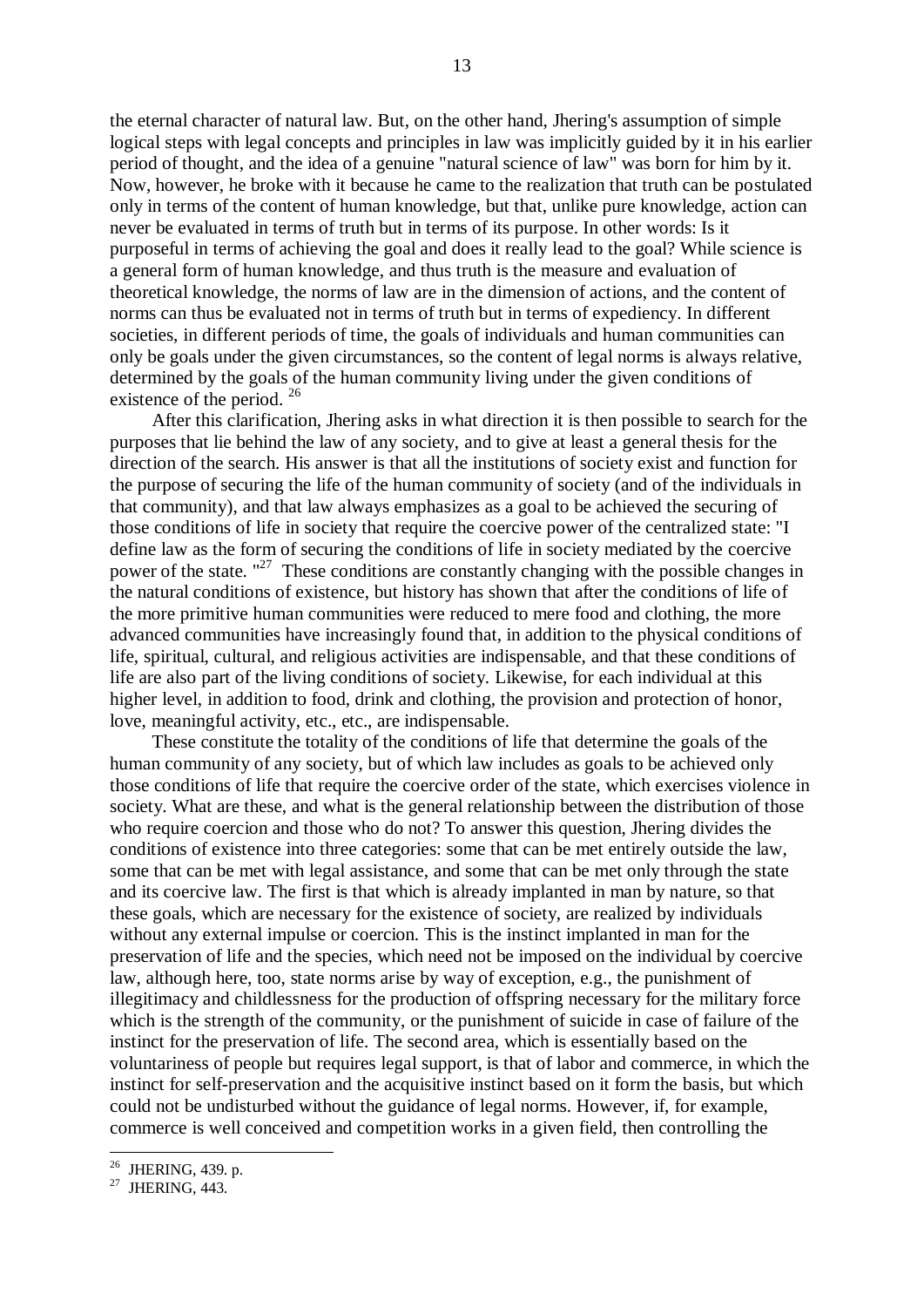human acquisitive instinct will lead to better results than imposing something on traders through government coercion. In other words, legal regulation here should rather provide for the conditions of competition and leave the rest to the selfishness of individual traders. <sup>28</sup> Finally, the conditions of life that can be maintained only by the state and its coercive law are the purposes that must preclude, in the relations between men, the killing or wounding of another in a quarrel, the gratuitous appropriation of another's property, the nonpayment of taxes to the state for the maintenance of the common affairs of the community, and so on. Thus, what the individual has no intrinsic incentive to do, but without which society could not exist, must be taken up by the legal constraints of the state and put into practice. Here we find the purpose of the law and the goals behind particular pieces of legislation.

 In order to bring the purposes underlying law into a comprehensive scheme, Jhering first reinterprets the concept of legal subjects, which are bearers of rights, established in jurisprudence, and replaces it with subjects of purpose, which create the conditions for life in society. In addition to individuals (natural persons) and associations, churches, and the state (legal persons), he introduces the category of society as a purpose subject, which represents an indeterminate whole, and sees all institutions and legal provisions of law organized around these five subjects: "The whole of law is based on the five purpose subjects; they are the personal purpose centers of the whole of law, around which all institutions and provisions of the same are grouped. The whole life of society presents itself in the relations, purposes, tasks of these five objects of purpose; it is the scheme of purposes of law valid for eternity."  $^{29}$ With this change, the law appears not as the rights and duties of the subjects of law, but as the means of realizing the conditions of life of society, and the subjects of law are not the bearers of law, but the workers in the conditions of life of society (Instead of "subjects of purpose" we could use our modern terms to express Jhering's idea, and rather speak about the "functional units" of society). Note also that Jhering later reduces the five to three, ordering the basic categories of law around the purpose-subjects of society, the individual and the state, the associations around the private associations, the functions (purposes) of the churches around the state. The legal categories of the disposition of things (property, trusts, servitude) and the categories of duties and obligations between the individual, the state and society (private law duties and state duties) are analyzed in relation to these three major functional units for the provision of the living conditions of society; the area of crimes is then analyzed in relation to the violation of legal norms that constitute the living conditions of society.

 1) Property and servitude, the legal categories of the disposition of property, are the means of securing the economic conditions of life in society, and society could not exist harmoniously without either form of individual property, state property, or social property. For example, if the use of roads, bridges, etc. were not socially owned and individual ownership governed this, community interaction would be unprofitable and therefore would have to be socially owned. Similarly, the state can only perform its functions for society as a whole if it has the means and property to do so. In other words, all three forms of ownership are essential to the functioning of society. The foundation's orientation toward society as an indeterminate group of people - to which everyone belongs without restriction - constitutes another legal category of the disposition of property, and this orientation toward everyone distinguishes it from an association, which operates only for a specific group of members. Especially in the case of charitable foundations, this character of foundations emerges, but also in the case of other foundations, there is always some form of orientation towards society as a whole, e.g. through the awarding of a scholarship, the operation of a picture gallery, a library, a university, etc., from which no one belonging to the social group in question can be excluded beyond the requirement of an admission and use stop.

<sup>&</sup>lt;sup>28</sup> JHERING, 459. p.

 $^{29}$  JHERING, 465. p.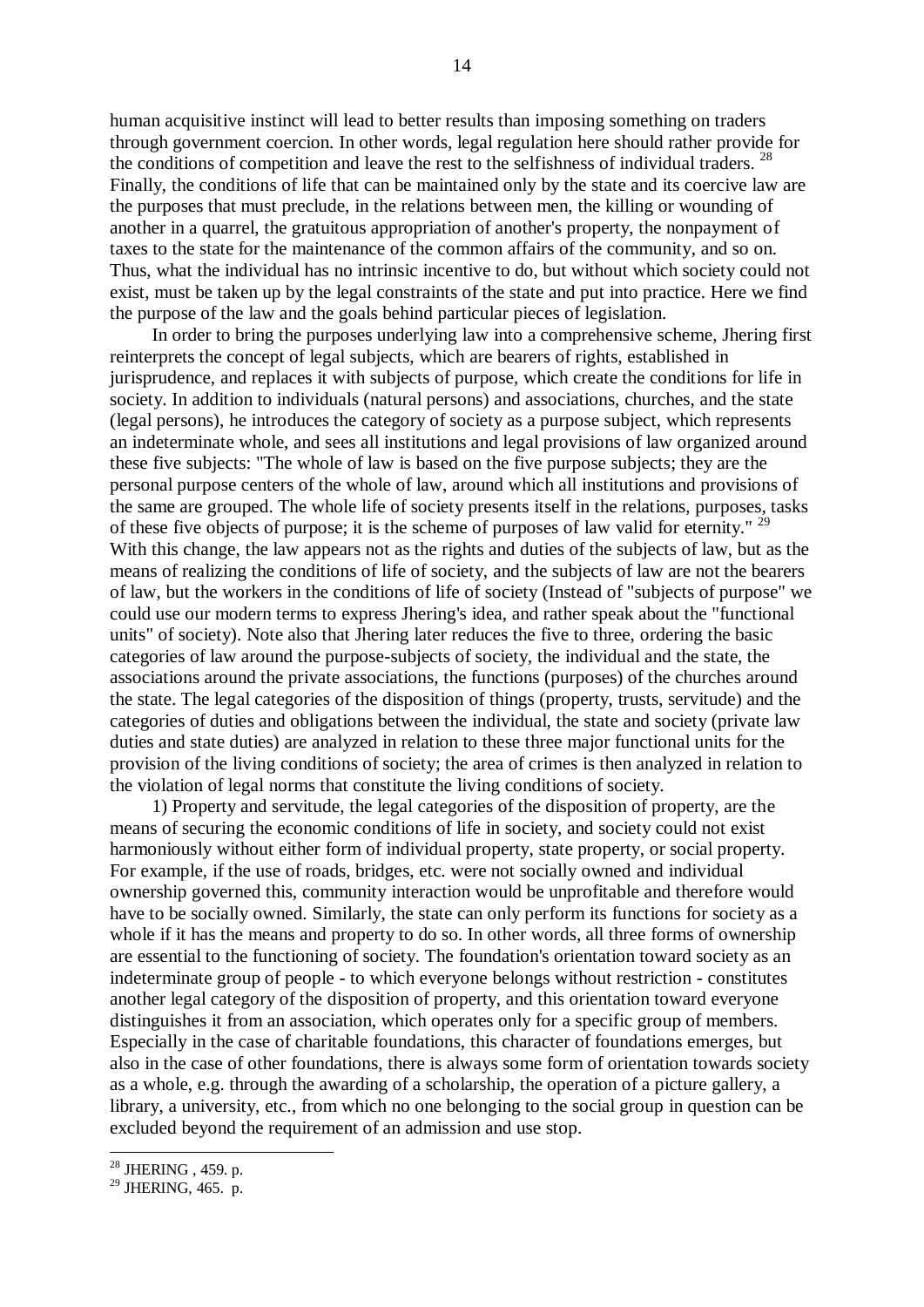2) Jhering takes a broad view of the legal categories of obligation and, in addition to the law of obligations, which as a rule belongs to private law, also considers the obligation relationship between the state and the individual as a subcategory of it. Of the three target groups (or, as we say today, functional units), the term "debt relations" has come to refer to legal ties between individuals based on voluntary obligations, and this is the realm of private law. However, when the state enters into legal relationships established by such a voluntary commitment, it too, represented by the Ministry of Finance, becomes a subject of private law. Only when the state pursues a specific purpose for society as a whole and interacts with individuals for this purpose do obligations of a public-law nature arise that are not private-law obligations, e.g., the payment of taxes, and the enforcement of these obligations is not by way of private-law litigation but by other legal procedures. Jhering distinguishes between the German terms "obligation" and "duty," the content of which can be interpreted as "voluntary private obligation" and "civic duty" to the state. He also gives the example of a voluntary private obligation being transformed into a civic duty by the private parties disputing a contractual obligation in court, so that after a final judgment the disputing party now has a civic duty to fulfill the disputed private obligation (the obligation has become a duty!), and thus the state is already compelled to enforce it.

 3) In the area of criminal offenses, Jhering first analyzes the inadequacy of the existing definitions of criminal offenses. He still considers the common definition of a criminal offense as an act of public authority punishable by law, i.e., an act that violates criminal law, to be correct, but this only reflects the external side of criminal offenses; the internal content has not yet been tapped. Previous attempts assumed that the crime is a violation of the rights of the person concerned, but this is not correct, because there are a number of crimes in which there is no such violation, for example, blasphemy or offenses against public morals; or it was said that the crime is a violation of the freedom granted by the state in substance, but there are a number of crimes in which there is no violation of freedom. But it is not better to say that it is a violation of the rule of law, because all private crimes are also violations of the rule of law, but they can not be considered crimes.<sup>30</sup> What can take their place is what is the purpose of the law in other parts of it, namely, to secure the conditions of life in society as a whole, and in the case of criminal offenses it is only the way in which this security is provided that differs from the rest of the law. So the question is: what is this particular way? It is nothing other than the way of securing the conditions of life through punishment. Why is it necessary to bring about a punitive solution and apply it instead of the other legal sanctions? The answer lies in the fact that in certain cases the securing of the conditions of life without law is replaced by the securing by legal coercion, because the natural incentives implanted in the individual are not sufficient, and where the milder coercion and the sanction of the rest of the law are not sufficient, but the conditions of life of the society are seriously damaged, it is necessary to resort to the securing by punishment. This also means that the means of punishment should be avoided as much as possible, just as the law itself should be used only where it cannot be achieved without it. This is because the instruments of criminal law also reduce the vitality of society (punishment is costly, the offender is excluded from the regeneration of society, etc.). However, if the damage caused by the act exceeds a certain level of the living conditions of society, there is nothing to prevent the state, as the representative of the totality of society in a broader sense, from criminalizing such an act. Jhering resolutely opposes jurisprudential categorizations that attempt to limit the state's power to punish, e.g., that certain areas belong to private law and therefore only private law sanctions are possible there. What must be protected by criminal law is a purely political question, so that if a condition of life is deemed important in a society and cannot be

<sup>1</sup>  $30$  JHERING, 483-484. p.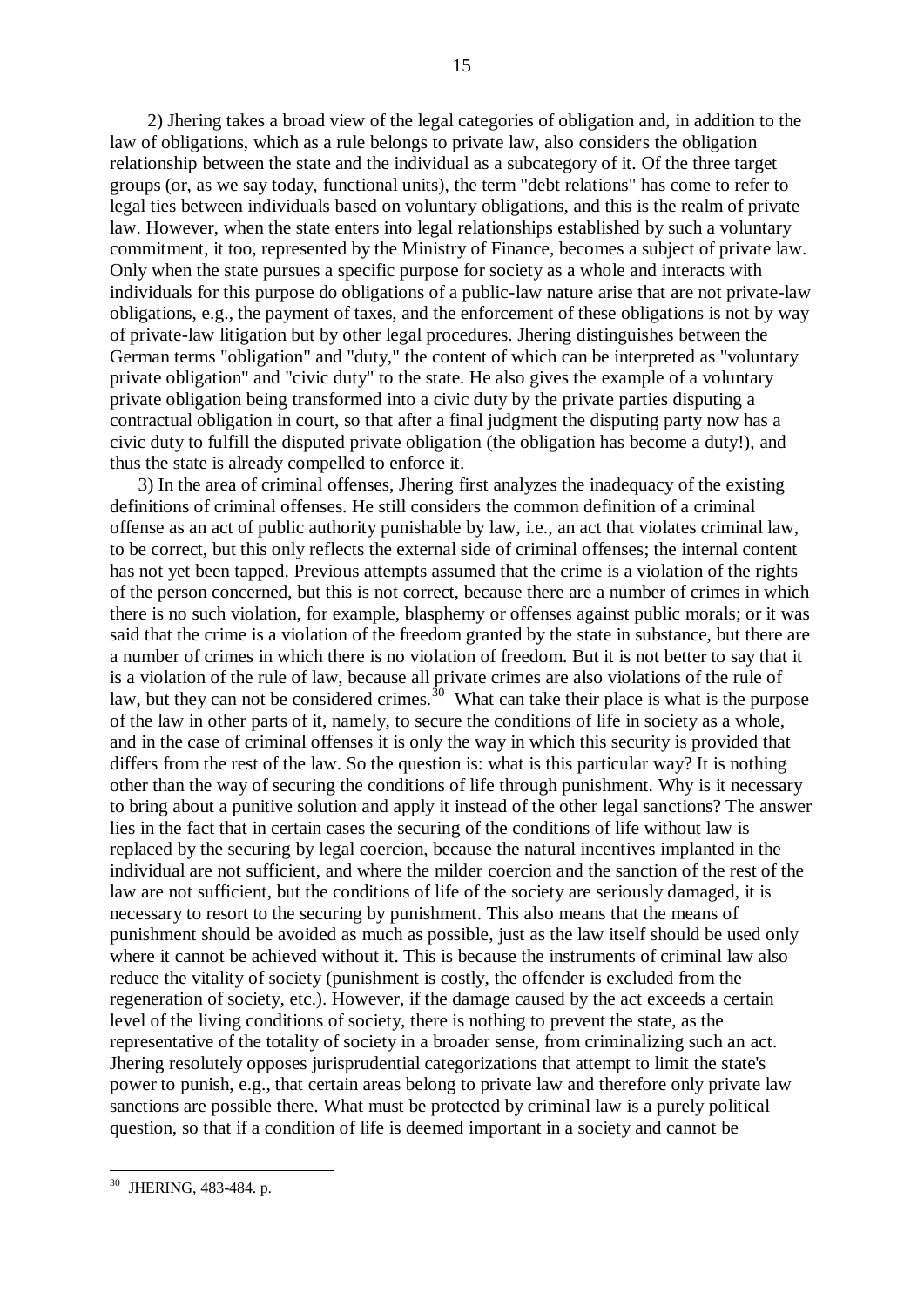adequately protected by private law, criminal law must be resorted to. Product piracy, for example, has reached such proportions in Germany today, Jhering said, that German goods are slowly being squeezed out of world markets because all the credit for German production has been lost. It would have been much better if the German state had cracked down on producers, with the prospect of prison sentences, and we would be in a better position today because private sanctions were not enough.<sup>31</sup>

 One of the effects of Jhering's analyses, then, is to remove the conceptual constraints on state action in criminal law and to subject criminal law to free state legislation. In place of the established doctrines of crime, he then attempts to create conceptual legal boundaries that concretize the overall purpose of the law (securing the conditions of life in society) in terms of criminal law. The starting point is that crime is an attack on the conditions of life in society and that, in order to prevent this through the threat of punishment, the state must focus on two dimensions to determine the nature and severity of the punishment to be imposed for each crime. Jhering echoes the idea, long prevalent in criminal law, that the punishment for crime should be understood like the price of a commodity in commerce, and that the more expensive the commodity, the higher the price. If we open the penal code of a society of a particular era, he says, we can see in the amount of punishment imposed a measure of where the victim's conditions of life stood in the value judgments of that society. The higher the value of a condition of life, the higher the price or penalty for its violation. Another factor that determines the level of punishment is the perpetrator and the degree of danger that the crime poses to the particular sphere of life. If it is a repeat offender, the danger of his crime is greater, just as a group or organized crime deserves a higher penalty than a lone offender, or a reckless crime deserves a lesser penalty than an intentional crime. Jhering points out that the judge must never take into account the danger of the specific offense, but rather the measure determined by the legislature in the abstract after a general assessment for the entirety of the offense, and is bound by this abstract assessment. The individual act is only a concrete example of this, but the task of the judge is not to weigh the concreteness, but to concretize the decision of the legislator on the general level.<sup>32</sup> (Reference is made to the later continuation of Jhering's analysis of criminal law, where this has already been turned into its opposite!)

 Jhering then classifies crimes according to the already elaborated categories of crimes based on violations of the conditions of life of society: violations of the conditions of life of the individual, then of the state, and finally the categories of crimes that constitute violations of the conditions of life of society in the narrower sense. Another common subdivision scheme within these three target groups is the aspect of violation of physical, economic and spiritual-ideal conditions of life. In the case of individuals, the violation of physical living conditions is exemplified by murder and bodily harm; in the case of economic living conditions, theft, extortion, and fraud are examples; in the ideational-spiritual aspect, we see crimes that violate the individual's freedom, honor, or family; and in the same way, most of the known crimes are also found in the aspects of living conditions of the state and society. It is important to note that Jhering's explanation of certain crimes is always analyzed as ultimately aimed at ensuring the functioning of society more broadly, even when it is aimed at individuals, e.g., the prohibition of abortion is not explained on the basis of an individualistic "right to life" (i.e., the right to be born), but on the basis that the life of the offspring is the indispensable condition of life for society as a whole. Thus, the unborn child is not simply an unchosen part of the mother's body, but a guarantee of the conditions of life for society. "Even before the child is born, society reaches out to protect and desire it. "The child you carry in

 $31$  JHERING, 487. p.

 $32$  JHERING, 491. p.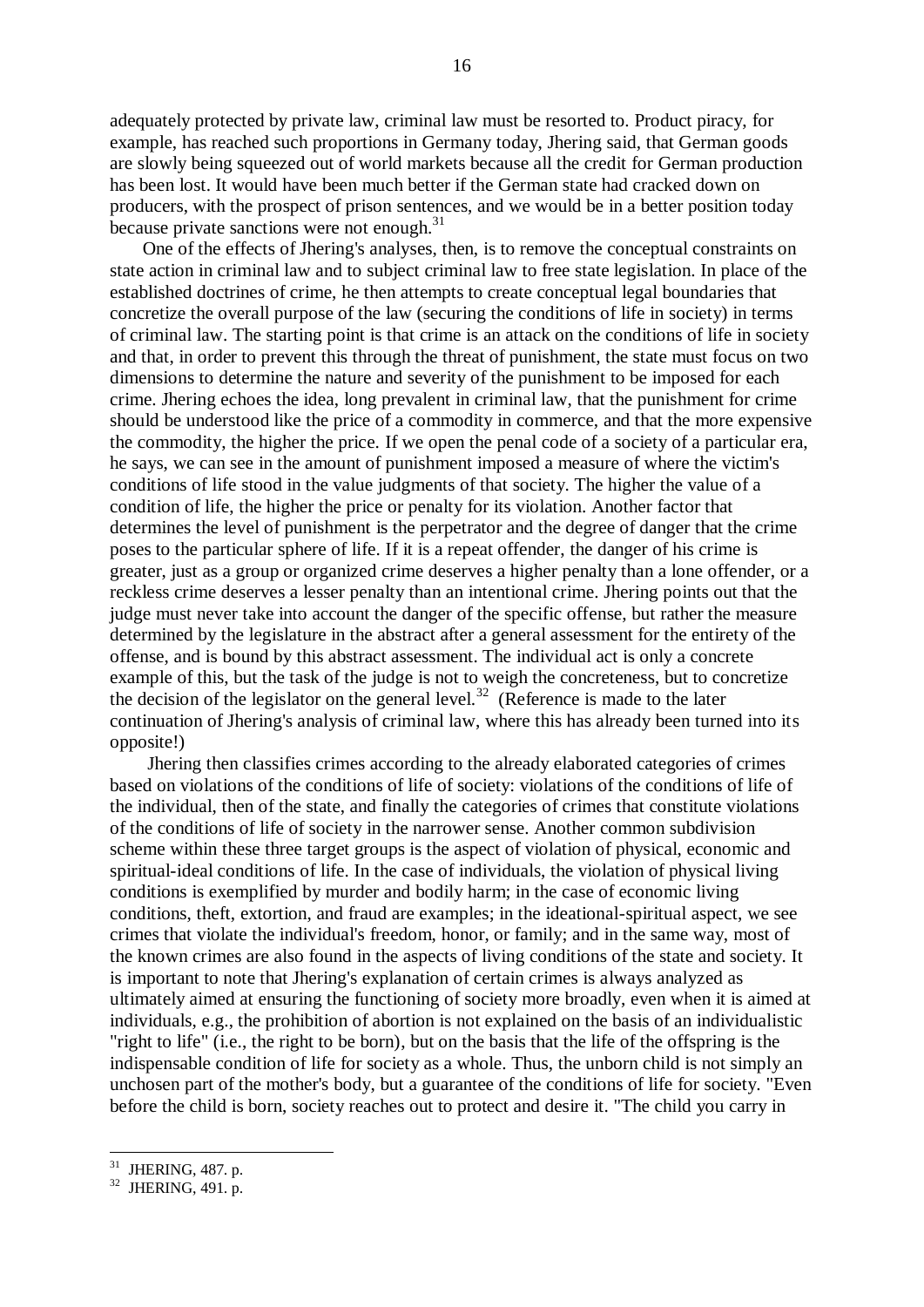your womb"-the law calls out to the mother-"belongs not only to you but also to society; woe to you if you interfere with its rights."  $33$ 

 In a broader sense, it should be pointed out that for Jhering the social conditions of life are not explained by individual rights, especially not by rights that are innate and inalienable to man, but that these appear only as reflexes of positive law, that is, as subjective rights. They are therefore, of course, important for the functioning of practical law, but not as the ultimate theoretical explanation of rights. His theory does not offer an individualistic explanation of society and law, and in his time he classifies the exaltation of the individual and his rights above all else as a delusion caused only by superficial appearances. Thus, the belief in the absolute limitlessness of property and the rights of the owner in our time, he argues, was created by the deceptive surface effect that the selfish use of the owner in most cases invisibly secures the interests and living conditions of society as a whole. But the theory of law should not transform this deceptive surface effect into an inviolable property right ("You can do what you want with your property, you can destroy it!) because the final standard is always the conformity with the living conditions of society: "Only the fact that already the own interest determines the owner to make of his property regularly that use which corresponds as well as his own to the interest of society, causes that society with its requirements is so little visible in property". <sup>34</sup> Among the Germans, *Wilhelm von Humboldt* expounded the error of the individualistic view at the level of social philosophy - admittedly in his youth and later, with a mature mind, he distanced himself from it, Jhering notes with satisfaction - and among the English, *John Stuart Mill*, and the error of these views is then analyzed for pages in Jhering's first volume of *"Purpose...."* 35

 Behind the legal provisions that confer rights on individuals, then, there is a system of social purposes that always represent the conditions of life in society, and therefore, theoretically, individual rights and legal institutions can always be judged in light of the conditions of life in that society. To understand some of the later implications of Jhering's theory of law, it should be noted that while he attempted to tie judges to the text of the law whenever this aspect was explicitly addressed in his book *"Purpose*...", he implicitly created the dual theoretical dimension of the difference between the surface determinations of legal norms and their underlying purposes. In this way, judges are led to consider as the basis of their decision the purpose they may have hidden behind the explicit provision of the law, rather than the explicit provision of the law itself.

#### **4.2 The emergence of social science legal research.**

Law, then, in the normative dimension of its function, is a social phenomenon, like other fields of activity with a social function, e.g., economics, art, science, politics, etc., and all legal phenomena, like other social phenomena, can be studied from the point of view of facts. This is the essence of the social science approach in jurisprudence and can be formulated as a field of analysis in terms of social facticity and causality or effects, in contrast to the approach of positivist jurisprudence or legal philosophy. For example, whereas the legal dogmatist of civil law examines a statutory provision on pledge or surety from the point of view of how these contractual securities fit into the framework of the dogmatics of existing contract law as a whole, the sociological approach asks how frequently pledge or surety is used as a

 $33$  JHERING, 517. p. p.

<sup>&</sup>lt;sup>34</sup> JHERING, 519. p.

 $35$  JHERING, 538-551, p.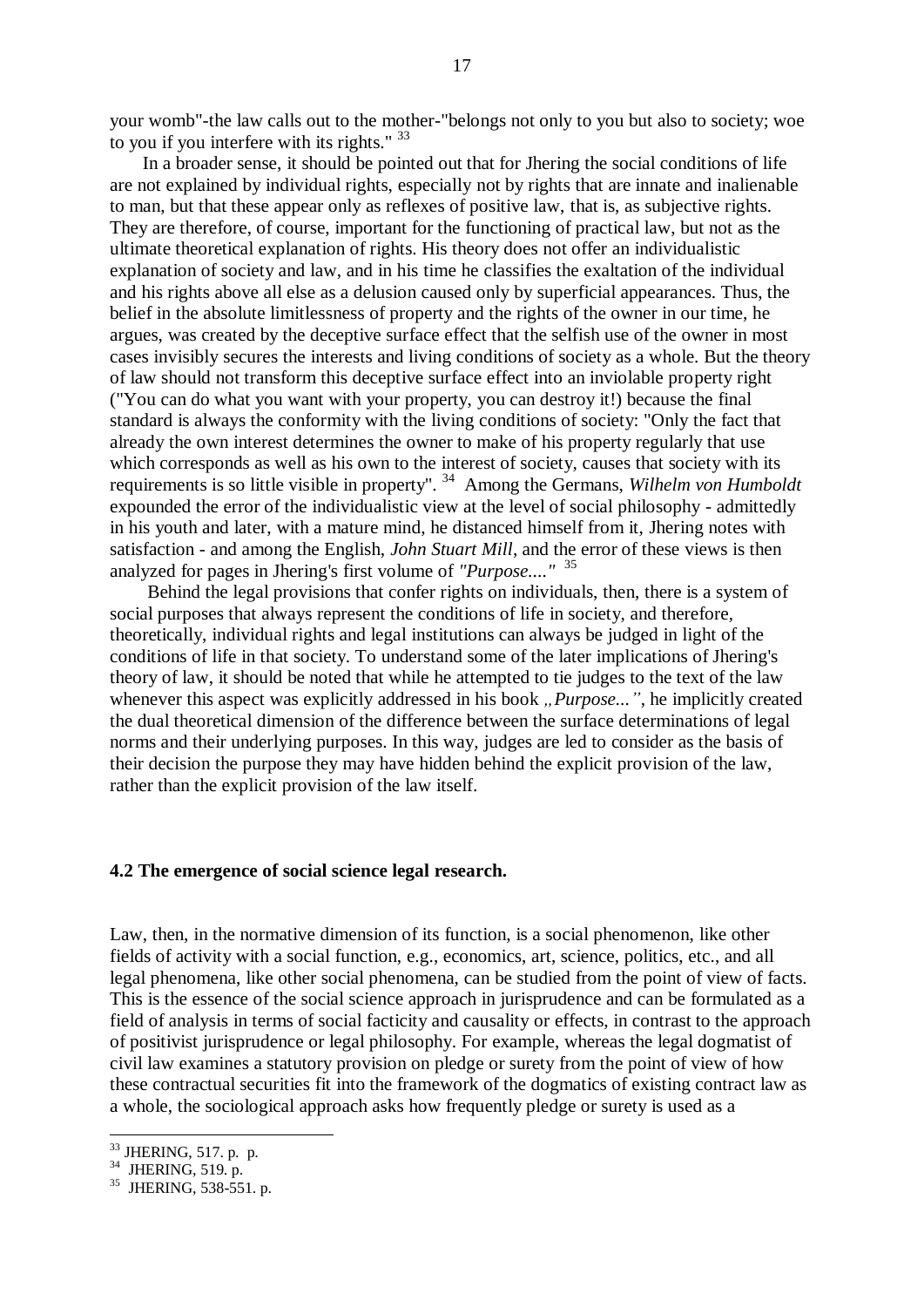contractual security in everyday contractual practice. Or, which social groups have favored this form of pledge and surety in everyday contractual practice, and what social interests would be served by alternative arrangements in this area? Thus, in the sociological approach to law, we move from the normative dimension to the factual dimension, to the dimension of conflicts of interest, social causes and effects, when analyzing legal norms and legal phenomena. If we look at sociological studies from this point of view and the different sociological research directions, we can distinguish between a narrower and a broader meaning of the sociological study of law. The sociology of law in the narrower sense still focuses on legal norms as the normativist legal sciences, and it is no coincidence that the sociology of law emerged in the last decades of the 19th century. The sociology of law emerged only for the analysis of these issues. In a narrower sense, it is concerned with legal norms and legal provisions, just as the normativist legal sciences are, but with their actual observance rather than with normative-conceptual coherence and possible logical contradictions. Or it asks what social interests and political forces have shaped the legal norms under study and which political forces serve to dominate or which social groups are subordinated and disadvantaged by the legal norms under study in social struggles.

 But we are still in the narrow sense of social scientific legal science when the analysis examines how a large code of law, created many decades ago, has undergone changes in the past in terms of legal dogmatic constructions due to the power and interests of social groups, and what social forces were protected by this code when it was created, and what social forces were protected by changes in social dominance during the transformation process? These sociological analyses of law are united by their focus on legal norms. They could be historical sociology of law, such as *Jean-André Arnaud*'s analysis of the French Code Civil, in which he shows the effects of increasing state-capitalist dominance after its emergence from liberalcapitalist ideals through changes in the Code Civil and, in particular, through the reinterpretation practices of the Court of Cassation, France's highest court.<sup>36</sup> Equally typical, however, is *Morton Horwitz*'s large historical-legal-sociological tableau of the development of American law over the past two hundred years, which describes American legal history as the emergence of the dominance of commercial finance capital after the early dominance of agrarian-industrial capitalist groups. In contrast, traditional nomativist legal history analyzes the same events as a history of changes in legal dogma and the elimination of potential contradictions.

 In addition to historical sociological analyses of law, another area of sociology of law in the narrower sense is the study of the actual enforcement of the laws in force today. While the first method involves visiting libraries and archives and examining historical analyses and factual reports, the second method involves preparing empirical questionnaires and interviewing those affected by the legislation in question using precise sociological methodology, while also closely examining statistical data in the area in question. In this way, we can determine how frequently certain provisions of a broader piece of legislation are enforced. For example, we can determine that certain provisions of criminal law are rarely or never enforced by the relevant police and law enforcement agencies, and that the acts prohibited by these provisions are common practices in life that are virtually unpunished, and that people may not even be aware that they are acts that should be punishable.

 In addition to sociological legal science in the narrow sense, which focuses on legal norms, its extended form goes beyond legal norms and includes the entire legal sphere with all its phenomena in its analysis. It could also be called the sociology of the legal system, in addition to the narrower sociology of legal norms. This broader sociology of law includes, for example, the study of the various professions in the legal system and their relationships to one

<sup>36</sup> Jean-André ARNAUD: Essai d'analyse structurale du Code Civil francais. Le regle du jeu dans la paix bourgeoise (Paris: Libraire Generale de Droit et de Jurisprudence 1973)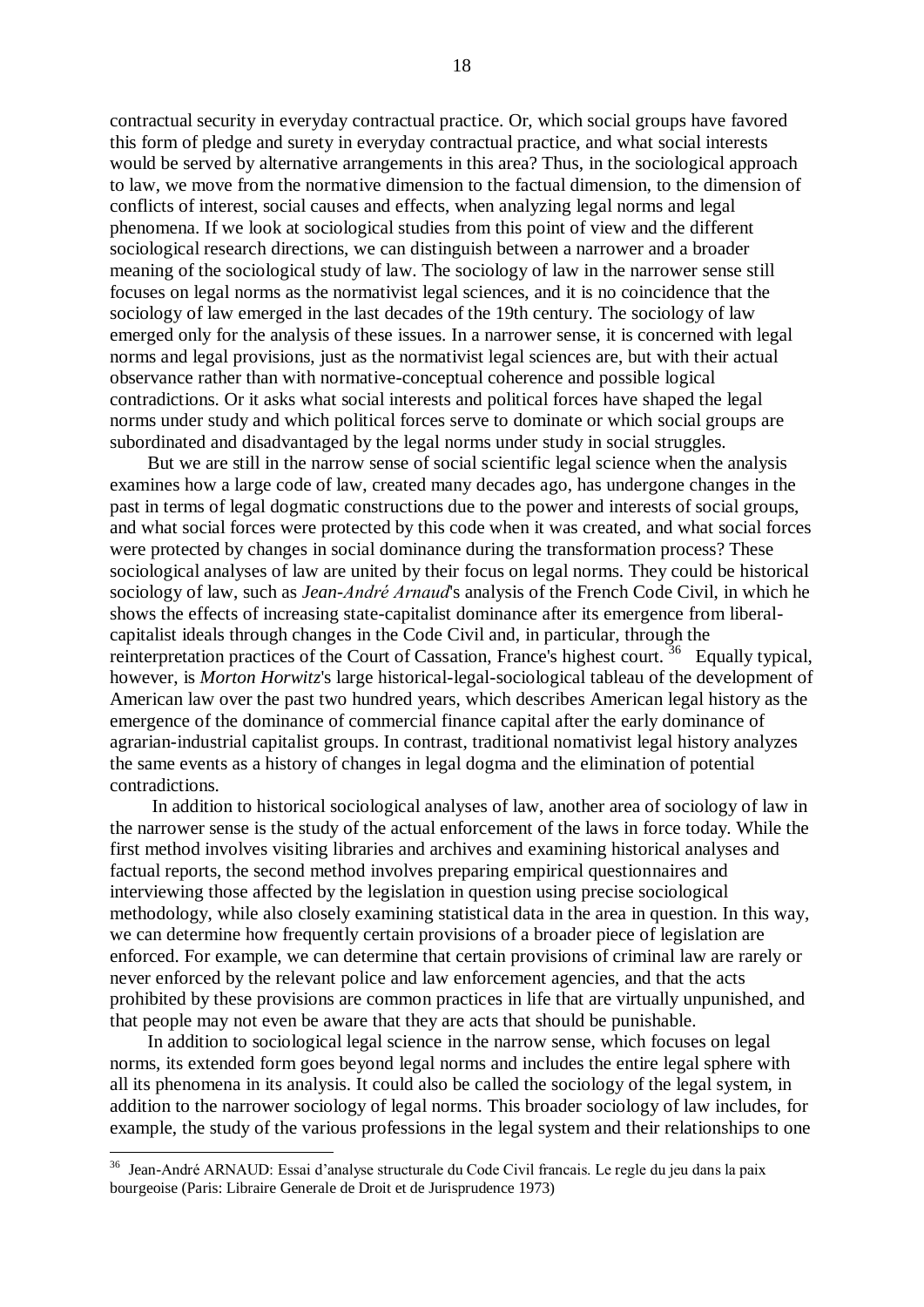another. Which profession dominates the legal system in a particular country and what influence does it have on the law? Is it dominated by the university legal profession, as was the case in Germany for many centuries, or by a group of lawyers, the "barristers," as was also the case in England for many centuries? And from these facts, conclusions can be drawn about how law works in a particular country and how it has changed. In German law, for example, the dominance of university professors has given an important role to conceptual legal dogmatics, which has led to the creation of extensive codes based on abstract legal concepts. In English law, the almost complete absence of academic jurisprudence for many centuries led to the failure to create a legal dogmatics of abstract legal concepts and to the development of casuistic, case-based jurisprudence, which was later continued by the advent of parliamentary legislation. However, the sociology of law in the broader sense is also concerned with the social origins of the judiciary, their affiliation or nonaffiliation with political groups, and thus attempts to draw conclusions about the functioning of the legal system in each country. Sociology of law more broadly is also concerned with analyzing statistics on caseload trends and attempts to link caseload trends in a particular area of law to socioeconomic changes. For example, the decline in state control and governance and the concomitant increase in the regulatory role of the market in a wide range of social areas has led to a sharp increase in the number of civil and commercial lawsuits, while the dominance of the central government organization of society has resulted in a decline in the frequency of lawsuits. This research is also known as the "sociology of procedural law," while the former is known as the "sociology of the legal profession." They are all distinguished by their inclusion in the broad sociology of law, the sociology of the legal system.

 In recent decades, comprehensive law school education in most countries of the world has led to a tremendous expansion of academic legal scholarship, and increased research capacity has led to the sociological study of more and more new legal phenomena. In addition, ministries of justice and other judicial administrations in several countries have established special departments for sociological research in law, both in the narrower sense of sociology of law (e.g., on the actual enforcement of particular laws) and in the broader area of sociological research in law on the legal system as a whole. From a different perspective, the number of studies and works in the sociology of law is expanded by the fact that some of those who were traditionally engaged in theoretical research on law or legal theory are now conducting research in the normative dimension as well, while incorporating an analysis of the sociological dimension of law. As a result of the extensive research in the sociology of law in the United States, there are now a number of studies on the sociology of law in several major world languages, particularly English. These materials provide us with a range of contexts for understanding how law works, which, together with the results generated by the normative dimension of theoretical jurisprudence, give us a deeper insight into law.

## **4.3 The Development of the Sociological Approach to Law**

The term "sociology of law" first appeared in *Eugen Ehrlich*'s 1913 book "Grundlegung der Soziologie des Rechts," but the sociological consideration of law was already "in the air" because at that time (1911-13) *Max Weber* wrote a sociological analysis of law as part of his great synthesis "Economy and Society." But *Arthur Nussbaum* also published his summary work on legal factual research in 1914, which also outlined a factual, sociological study of legal phenomena. It was no accident that all three authors were German and that the development of the sociology of law was initially seen as a German affair. English legal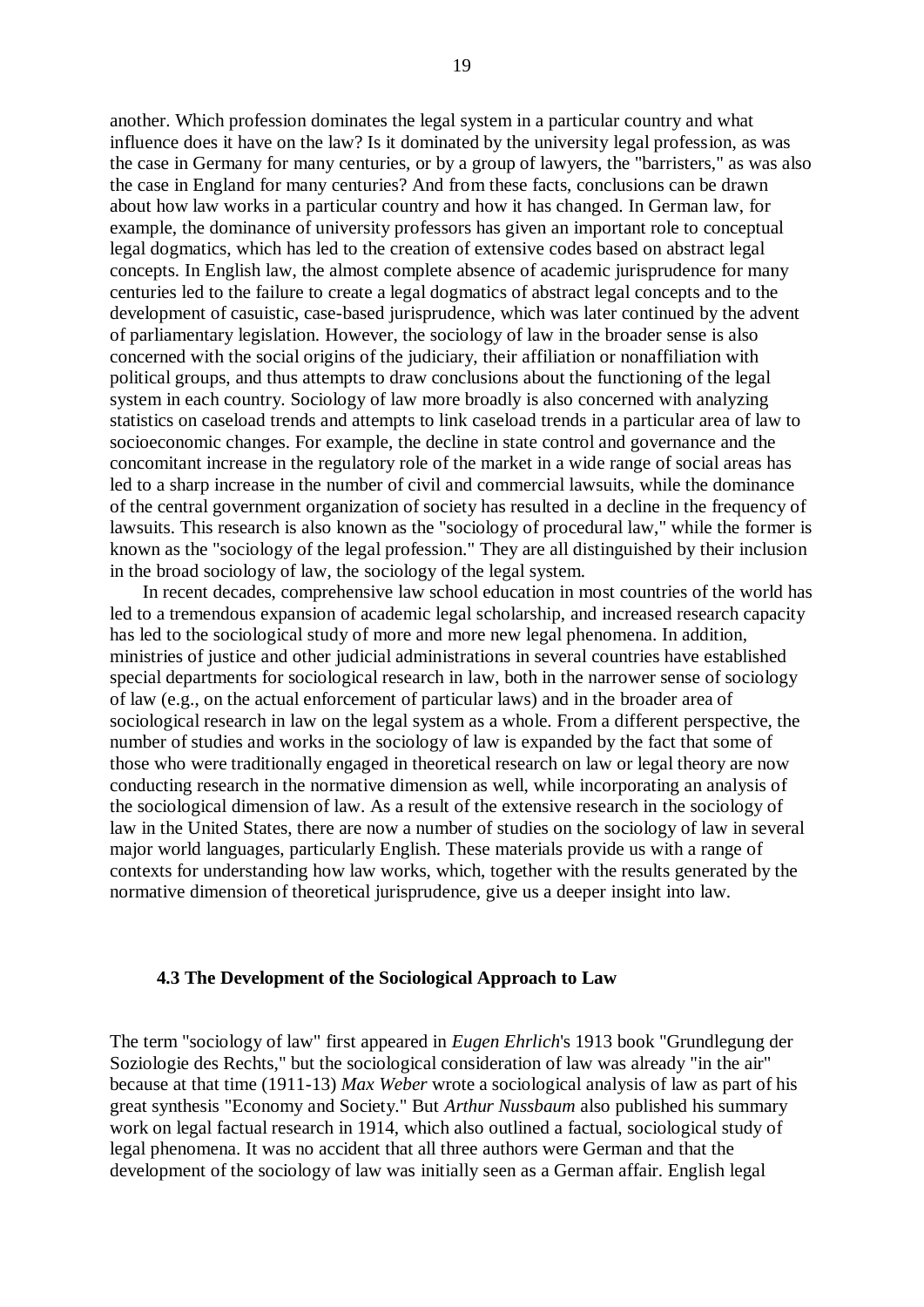scholarship was virtually nonexistent in the nineteenth century because of its legal development limited to court decisions, and U.S. legal scholarship, which grew out of English legal development, was still in its infancy at that time. French legal scholarship was also developing with difficulty, and German legal scholarship had the largest academic community of university lawyers. However, the trends and insights developed here were very quickly transferred to legal research in other countries.

 It was no accident that German legal theory provided the impetus for the development of the sociology of law at the beginning of the 20th century. This was because two lines of development that were evident in several European countries were particularly pronounced in Germany. First, a strong legal dogmatic doctrinal system was developed in the course of the 19th century, drawing on the earlier development of the law of judges to deal with increasingly complex conceptual contexts. As a result, the regulation of life situations was largely abstracted, and abstract rules and legal concepts were combined into a self-contained conceptual system. Under the guidance of law professors, lawyers then used this abstract legal conceptual system to observe the thousands of concrete life situations in which judges had to decide every day, but this closed conceptual system tended to become detached from everyday situations. This was one of the tensions that began to develop between certain legal circles thinking in a normative conceptual context of law and other groups of lawyers (and non-lawyers) paying attention to real life situations.

 Another development besides the first was the activation of the legislature in the second half of the 19th century. This development, along with the gradual development of law based on judicial decisions, created a new body of law that differed from the nature of previous law in one very important respect. While the legal norm based on the development of judicial law came into being only gradually and only when a large number of judges had begun to follow a consolidated norm, was - in retrospect! - taken up as a compulsory legal norm, the norms created by deliberate legislation hover over society immediately after their promulgation and but they are not yet followed by the public at large. Of course, the machinery and apparatus of the modern state can ensure that newly created legal norms spread in a short time. But if such norms are enacted in large numbers, without taking into account that in real life hundreds of thousands and millions of people routinely follow norms that run counter to them, then such law will become bloated and remain only on the "paper" of the statute book, and the new legal norms enacted in legislation will not prevail in everyday life.

 These, then, were the two new developments in German law at the beginning of the 20th century, and the idea of the sociology of law arose in response to them. The lasting influence was achieved by Eugen Ehrlich and Max Weber, let's look at their analysis.

 Ehrlich distinguished between three types of law, social law, juridical law, and state law, and he held that the three types of law emerged in this order throughout history. Social law arises in small groups of individuals, if they persist even a little. Thus in family communities, in circles of friends, and in a wide variety of small human communities. Within these communities, norms emerge in interactions, and members of the group are expected to act according to those norms in a given situation. "Social law," then, emerges spontaneously within society as a whole, and it is this law that gives people the greatest stake in guiding their behavior. In early societies, this kind of law was the whole law, but at a more advanced level, frictions and conflicts between small groups lead to judicial bodies that decide on these conflicts, and these are later deposited as norms that govern subsequent judicial decisions. This is judicial law, i.e., the norms for judicial decision-making to resolve conflicts. However, Ehrlich says, this is secondary to people's lives, because it is a rare occurrence in life that people have to go to court over a conflict, and much of life is still governed by social law. Finally, a third type of law is state law, a completely new phenomenon that intervenes in the life of society through conscious legislation and shapes the interactions between people.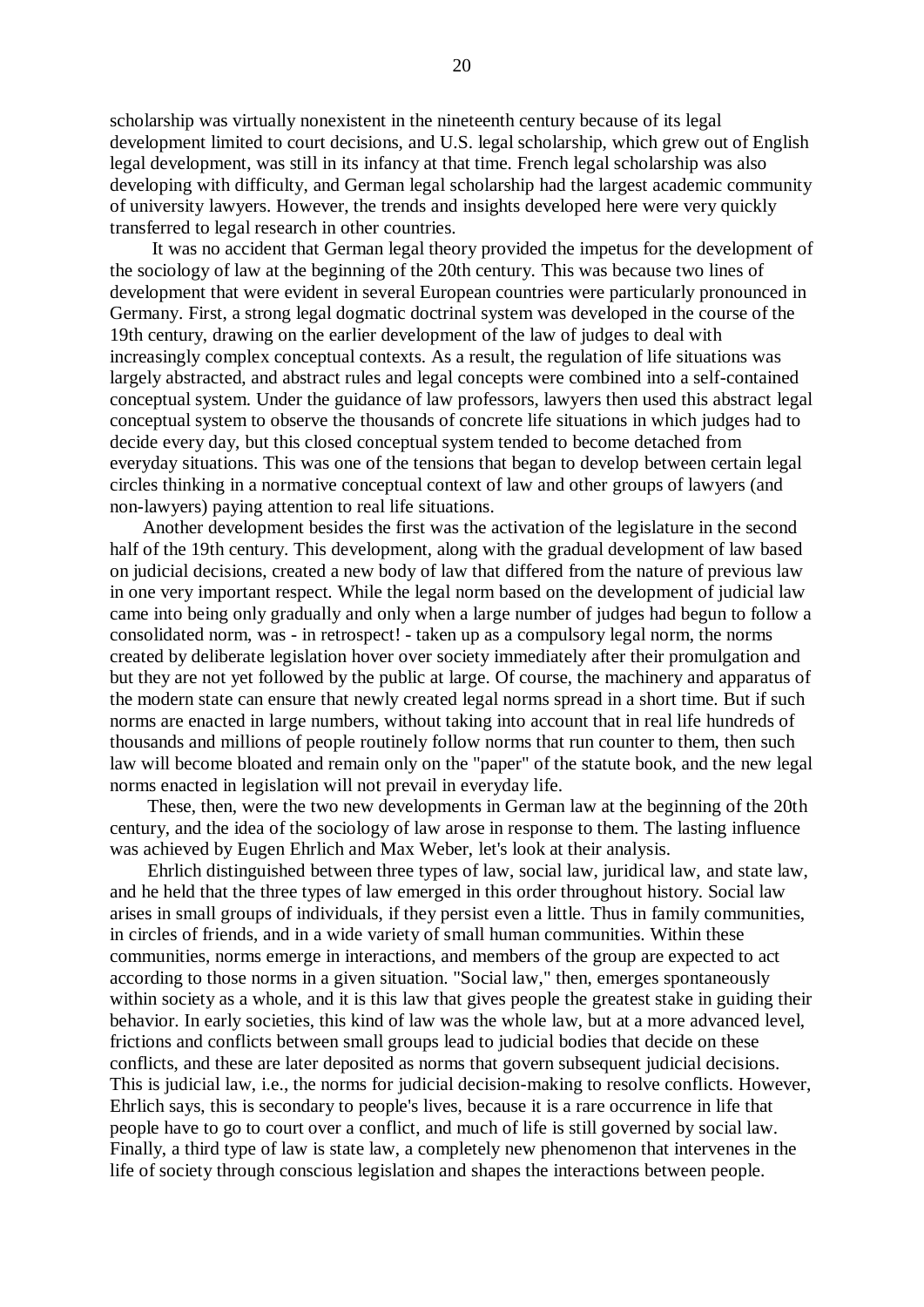Ehrlich considers this last type of law to be of secondary importance and explains its prevalence in his time by a social crisis situation and thus only a temporarily greater role of state law, but predicts a decline in its importance in later times. On the other hand, he sets limits to this type of law by saying that state law can only follow what social law has already more or less spread, and that it can therefore only play a subsequent sanctioning role, but cannot proclaim as state law a norm that contradicts social law. State law can only recognize social law, but it has no chance to act against it out of pure coercion. For if this is the case, Ehrlich argues, it remains only on the paper of the code and does not become a "living right." It should be noted that Ehrlich lived in the Austro-Hungarian Empire in the region between Galicia and Bukovina, on the border of the Empire, where Rusyns, Romanians, Poles, Hungarians, and other ethnic groups lived side by side largely according to their own customs. In this situation, Ehrlich was well able to perceive the central Viennese law codes that remained on paper alongside the customary law that was actually followed. However, this problem is not so acute in all modern legal systems, but still such problems exist and in this way Ehrlich's influence has been maintained until today.

 In this thematization by Ehrlich, however, both deliberate state legislation and legal dogmatics, which provides a legal conceptual world free of contradictions, have been completely eclipsed. Legal development in the past century has not borne out Ehrlich's prediction, and the role of state legal development has not only receded into the background, but has increased enormously in the shaping of law. However, the dilemma Ehrlich pointed out of "staying on paper" if the law changes too much too fast has persisted ever since and should be kept in mind by legislators. Another conceptual flaw is that the role of legal dogmatics is neglected and only the role of concrete norms of conduct is emphasized. This problem arises from Ehrlich's deeper understanding of society, which goes back to the vision of society outlined by August Comte in the early 19th century. This conception viewed social reality and social phenomena as causal laws of natural reality. It did not understand the intellectual and cultural formalization of social reality and its fixation in symbols, words, concepts, images and norms. Social phenomena and the boundaries between them therefore appear to him as physical facts. This was the reason why Ehrlich did not understand the meaning of conceptual systems and why he despised and rejected legal dogmatics as a system of conceptual relations. But even if this rejection was too radical, the misleading of lawyers trapped in a closed legal world of meaning could very well expose it in everyday life situations, and this in turn has had a lasting impact on Ehrlich to this day.

 *Max Weber* made none of Ehrlich's mistakes and recognized the importance of both state law and legal dogmatics in his conception. This also follows from their different social theoretical foundations. For Weber broke fundamentally with the earlier mechanistic conception of social reality as identical with nature and placed the meaningful construction of the structure of sociality at the center of his social theory. Against this background, he was better able to appreciate the growing intellectual complexity of modern societies and the inadequacy of earlier forms of higher-level law formation. It follows: While Ehrlich, on the basis of legal historical material, affirms the predominance of social customary law, Weber, also on the basis of legal historical analysis, emphasizes the rationality of newer forms of legal development and recognizes the devaluation of earlier customary law formation. <sup>37</sup> In the course of modern social development, the state monopoly of coercion establishes itself, replacing the earlier dispersed possibilities of force, and the consciously created legal norms of the established state apparatuses are disseminated in modern societies by means of coercion. For Weber, this is the rationality of modern law, but also the higher rationality of law based on an abstract conceptual system of law that most clearly reveals the existence of

<sup>37</sup> Max WEBER: Wirtschaft und Gesellschaft. Grundriss de verstehende Soziologie. 5. Auflage. Mohr Siebeck. Tübingen. 181-199.p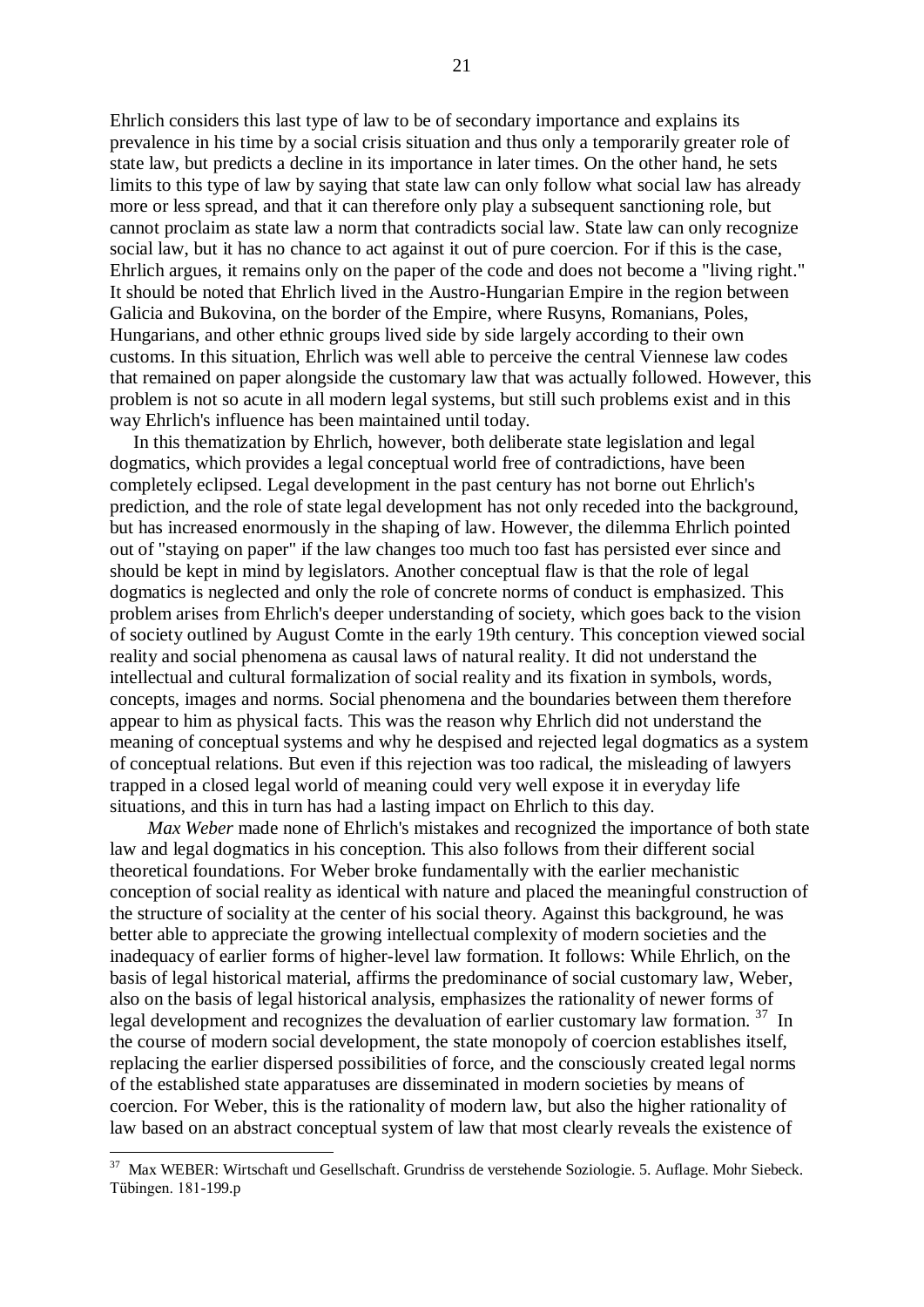complex social relations. Therefore, he recognizes that any new legal norm must fit into the non-contradictory conceptual system of law, and that this gives the legal norm its proper, ideological validity. In addition, however, Weber, like Ehrlich, sees that this does not answer the question of the comprehensibility of the norm in everyday situations, and therefore separately recognizes the factual or sociological validity of legal norms, i.e., the importance of their comprehensibility in everyday situations. It can be seen, then, that while Ehrlich emphasizes only the latter, Weber can also address it and the level of legal dogmatic validity.

 After the two "founding fathers," new sociological theories of law continued to emerge in the first half of the twentieth century, but they generally nuanced the approaches they outlined. Arthur Nussbaum's 1914 program of "legal fact-finding," for example, complemented the predominantly legal-historical analysis of the two Founding Fathers by systematically incorporating the facts of life relevant to the newly created laws into the legalsociological perspective and developing an analysis of the actual effects of the created laws.<sup>38</sup> In this way, Nussbaum developed a practical-operational dimension to legal sociological research, whereas the orientation of the founders, who tended to look back into the legal historical past or, in Weber's case, even beyond it to the general level of social theory, did not allow for this. Under Nussbaum's influence, an Institute for Legal Factual Research was finally established in Germany in the early 1970s in the Ministry of Justice, which in the years that followed led to systematic factual research in several important areas of legal life. This has since been of enormous importance for the knowledge of the actual life of the law.

 In France, *Georges Gurvitch* founded a systematic sociology of law beginning in the early 1930s that argued strongly against Ehrlich's conception but, like Ehrlich, emphasized the social formation of law outside the state. <sup>39</sup> The Hungarian *Barna Horváth*, in his sociology of law published in Germany in 1934, also repeats in many respects the spontaneous formation of law through customary law as opposed to state statutory law advocated by Ehrlich. <sup>40</sup> However, *Theodor Geiger*, who was of German origin but worked in Denmark for most of his career, also describes Ehrlich's path of social law formation with different emphases.  $41$ 

 Ehrlich's sociology of law also enjoyed great success in the United States in the 1930s, and after his work was translated, he became one of the founding authors of the thenburgeoning movement of legal realism. Max Weber, on the other hand, did not become known as a sociologist of law in the United States until the 1950s, in the course of his later acquaintance with general sociology. However, because the focus of legal sociological research was on legal phenomena more closely intertwined with everyday life, such as judicial decision making, rather than state legislation, it can be argued that Ehrlich's sociology of law had a greater influence on later legal sociological thought than Weber's more balanced view of law, which emphasized the importance of state legislation and formal legal terminology.

 In the legal science that emerged in the United States at the end of the nineteenth century, the study of law in terms of social facts took its place relatively early alongside the dogmatic aspects of law. A pioneer was *Roscoe Pound*, who as early as 1908 pointed out the inadequacy of a "mechanical jurisprudence" limited to the internal context of law and argued for including, alongside the paper of law, the analysis of law as applied in practice. In many ways, the distinction between the "law in the book and the law in deed" anticipated Eugen

 38 Siehe Thomas RAISER: Rechtssoziologie (Frankfurt am Main: Alfred Metzner Verlag 1987) 17.; bzw. Hans RYFFEL: Rechtssoziologie Eine systematische Orientierung.(München: Luchterhand 1986) 39-50.

<sup>39</sup> RYFELL (34.lj.) 60-63. ill. Jean CARBONNIER: Sociologie juridique (Paris: Quadrige/Presse Universitaires de France 1994) 111-114.

<sup>40</sup> See Barna HORVÁTH: Probleme der Rechtssoziologie. Duncker und Humblot. (Taschenbuch) 1971.

<sup>&</sup>lt;sup>41</sup> See RAISER (lj.34.) 98-104.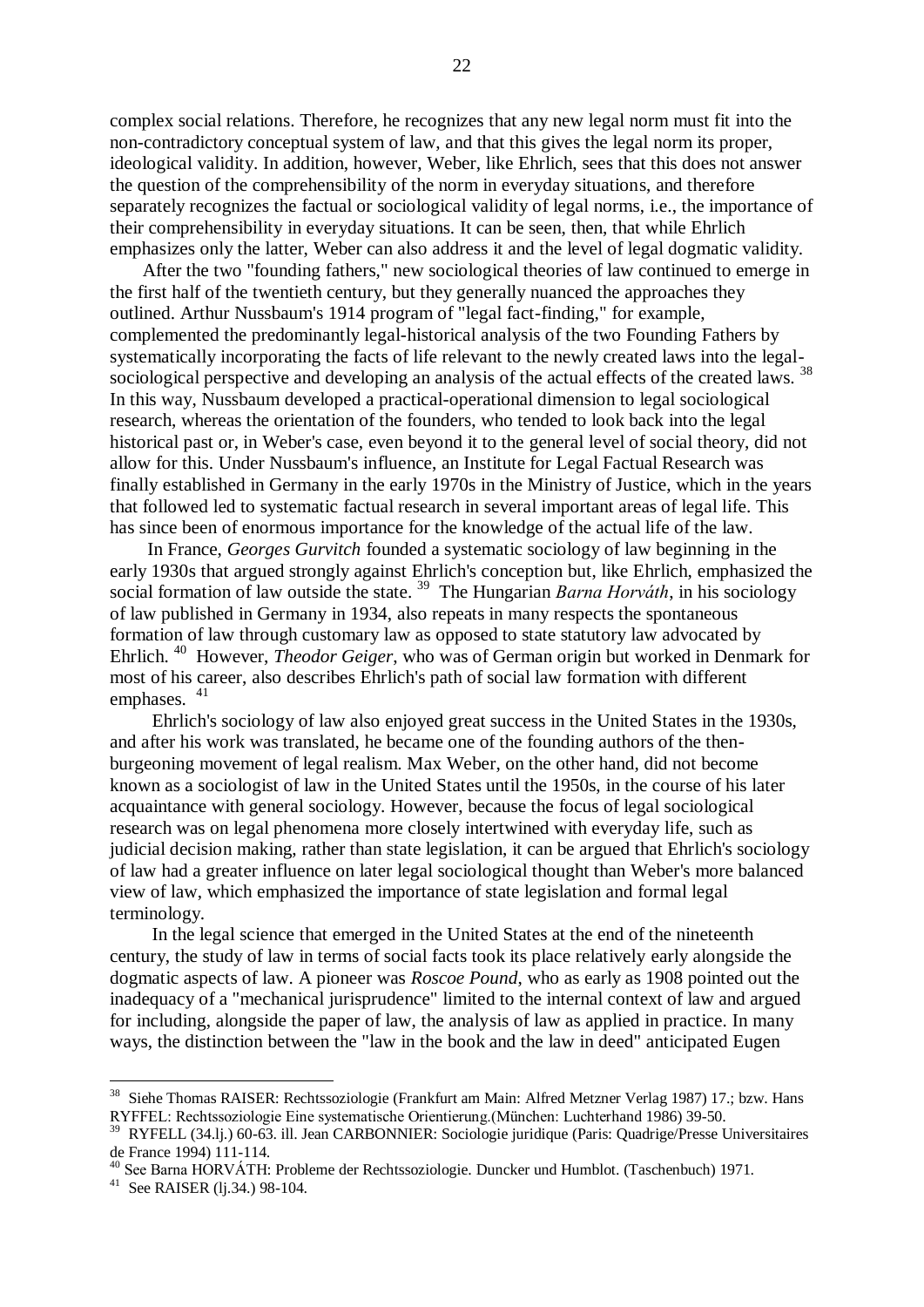Ehrlich's distinction between the "law on paper" and the "living law," and Pound understood his own concept of law as "sociological jurisprudence. "<sup>42</sup> Pound arrived at this insight primarily on the basis of Rudolf von Jhering's late work by opposing the closedness of the conceptual world of law and emphasizing the goals and interests behind legal norms. Later, when Pound became familiar with Eugen Ehrlich's basic sociology of law and the concept of "living law," he strongly advocated Ehrlich in the United States. His own theoretical foundations, however, were of little importance due to his conceptual slippage and slips in later years, and he was more of a propagandist for a sociological view of law.<sup>43</sup> However, his long academic career, spanning the development of the sociology of law from the early to mid-twentieth century, and his academic leadership role contributed significantly to the promotion of the sociological view of law. Since the early 1930s, Roscoe Pound has been considered a pioneer of the legal realism movement, although Pound was a fierce critic of its concept of the exclusivity of the judge's law.

 It should also be noted that the spread of social science jurisprudence, the sociology of law, came to a halt in Europe beginning in the 1930s after the rise of dictatorial forms of government, and the focus shifted to the United States. It was not until the mid-1960s that this approach began to regain a foothold here, but then in many respects under the impetus of the now established American sociology of law.

#### **5. Summary**

Law is a social phenomenon, and therefore a legal science consistent with the idea of science can only be a social science. This, as shown, has appeared in greater dimensions in recent decades, but in the internal theory of law as a discipline it is conceived only as a "sociology of law" complementary to the "proper" (legal dogmatic) science of law. But on the contrary, legal dogmatics is not a science, but a layer of the more complex Western legal systems, a system of conceptual relations that emerges above the rule layer of legal systems. The science of law can be only the observation and analysis of it, not the legal dogmatic activity itself. Thus, the analysis of changes in legal concepts and categories, the analysis of the social processes underlying these changes, and the analysis of the social effects of particular legal concepts and categories in relation to other categories can only take place here.<sup>44</sup> Just as the legislative creation (as norm-setting) and judicial application (as norm-application) of certain rules of substantive law are only part of the functioning of law, legal dogmatics is also part of the legal system and only the intellectual activities that examine the decision-making process itself, including the reasons for the creation of certain legal rules, the interests and positions of the dominant social groups that actually represent those rules, the alternatives that were eclipsed in the creation of those rules, and the positions and interests of other social groups that would have been better supported by those rules, can be included in legal science. Likewise, it is scientific if the analysis of the judiciary's application of the law reveals and presents not only the methods of legal interpretation used, but also the structural determinants of judicial decision-making itself, the selection of the judiciary and the political values of its internal groups, the structural links and demarcations between the judiciary and other groups of jurists, the resulting consequences for judicial decisions, comparative analyses of all these

 $42$  See Allen HUNT: The Sociological Movement in Law (London: Macmillan 1978) 11-35.

 $43$  HUNT, 32.

<sup>44</sup> See Hans HATTENHAUER: Grundbegriffe des Bürgerlichen Rechts. Historisch-dogmatische Einführung (Zweite vollständig überarbeitete und erweiterte Auflage) (München: Verlag C. H. Beck 2000).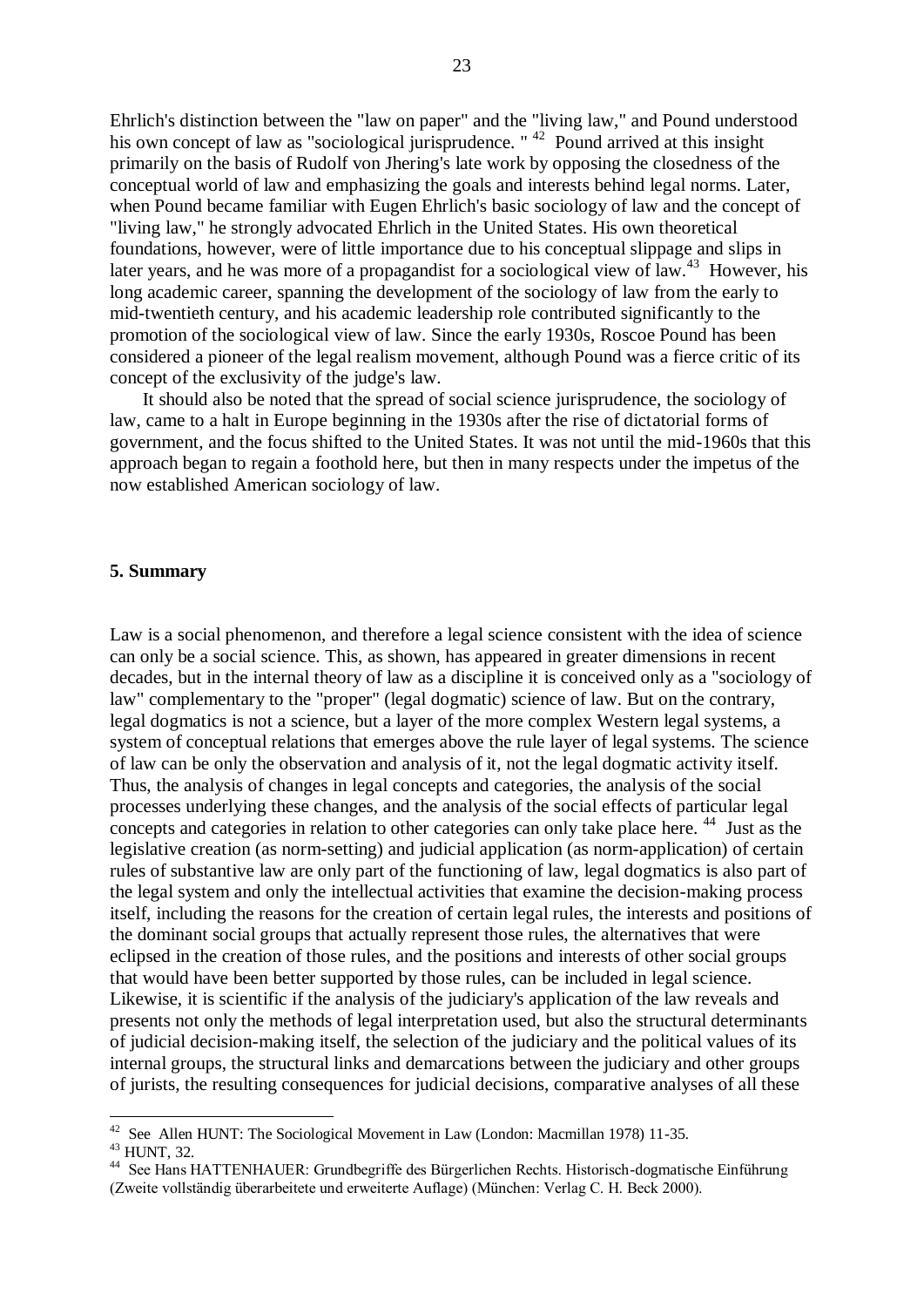aspects between countries, etc. These are now carried out sporadically from the point of view of one country and one area of law, but the problem is that, apart from the sporadic nature of the studies, they are still isolated in a sociology of law that is considered a minor subject. However, the intellectual activities in each field of law can function as a jurisprudence only if the sociology of private law, the sociology of criminal law, the sociology of constitutional law and state administration, etc. are added to and interwoven and integrated with the hitherto dominant analyses of the law of the subject.

 Undoubtedly, the genuinely social science branches of law are becoming much more complex than the current textbooks, which are limited to the legal dogmatics of the subject, and it can be argued that their focus should be more separated from the needs of basic legal education. Presumably, these complex and multifaceted analyses should be introduced into master's and doctoral legal education rather than undergraduate legal education. Law students and law clerks who have already completed undergraduate studies would have a better chance of being taught multidimensional legal analyses grounded in social theory.

 In conclusion, I would like to state that the legal science, which is in line with the idea de science, i.e. a social scientific legal science, is only emerging and currently only has the status of an auxiliary science under the heading of sociology of law What is now called normative, positivist science of the individual branches of law is not a science, despite its high intellectual value, but an indispensable part of complex law. Legal dogmatics is not a science, but a layer of modern Western law.

## **6. Outlook: the disciplines of social science jurisprudence**

Despite the removal of the status of legal science, legal dogmatics must continue to function, because only with the help of its well thought-out concepts and categories can the many thousands of legal rules be formulated more or less uncontroversially in the increasingly complex legal systems, the norms be amended and applied in the cases that arise. Likewise, future lawyers must learn not only the applicable law, but also the intellectual context of the individual branches of law, which are based on more stable conceptual systems of legal dogmatics. Social scientific legal science does not replace the legal dogmatics of the branches of law and their academic textbooks, but merely adds a new dimension to them. Basic legal education could remain unchanged and be based on today's conceptual systems of legal dogmatics - beginning with a short one-semester introductory course on legal history and a one-semester introductory course on legal theory - and only after completion of the roughly three-year basic course should the roughly two-year social scientific legal education be added. With a more rational restructuring, the current five-year legal education in most countries of Western legal culture would not even have to be extended in order to be able to speak in the future of a true legal scientific education beyond today's legal dogmatics.

 Instead of a legal dogmatics approach that focuses on the norms and their conceptual context, a social scientific legal education focuses on the selection processes (creation) of these norms and the accompanying legal dogmatics conceptualization processes or the judicial decision-making processes by which legal disputes are decided in individual cases. In short, the focus is on the decision-making activities rather than the norms. Indeed, the legal norm and the normative system are only an abbreviated expression, a static exhaustion of what law is in its entirety. This abbreviation is necessary, however, to provide a comprehensive overview of law to the thousands of lawyers who are engaged in decision making on a daily basis. It is, to use Niklas Luhmann's phrase, a reduction of complexity that enables the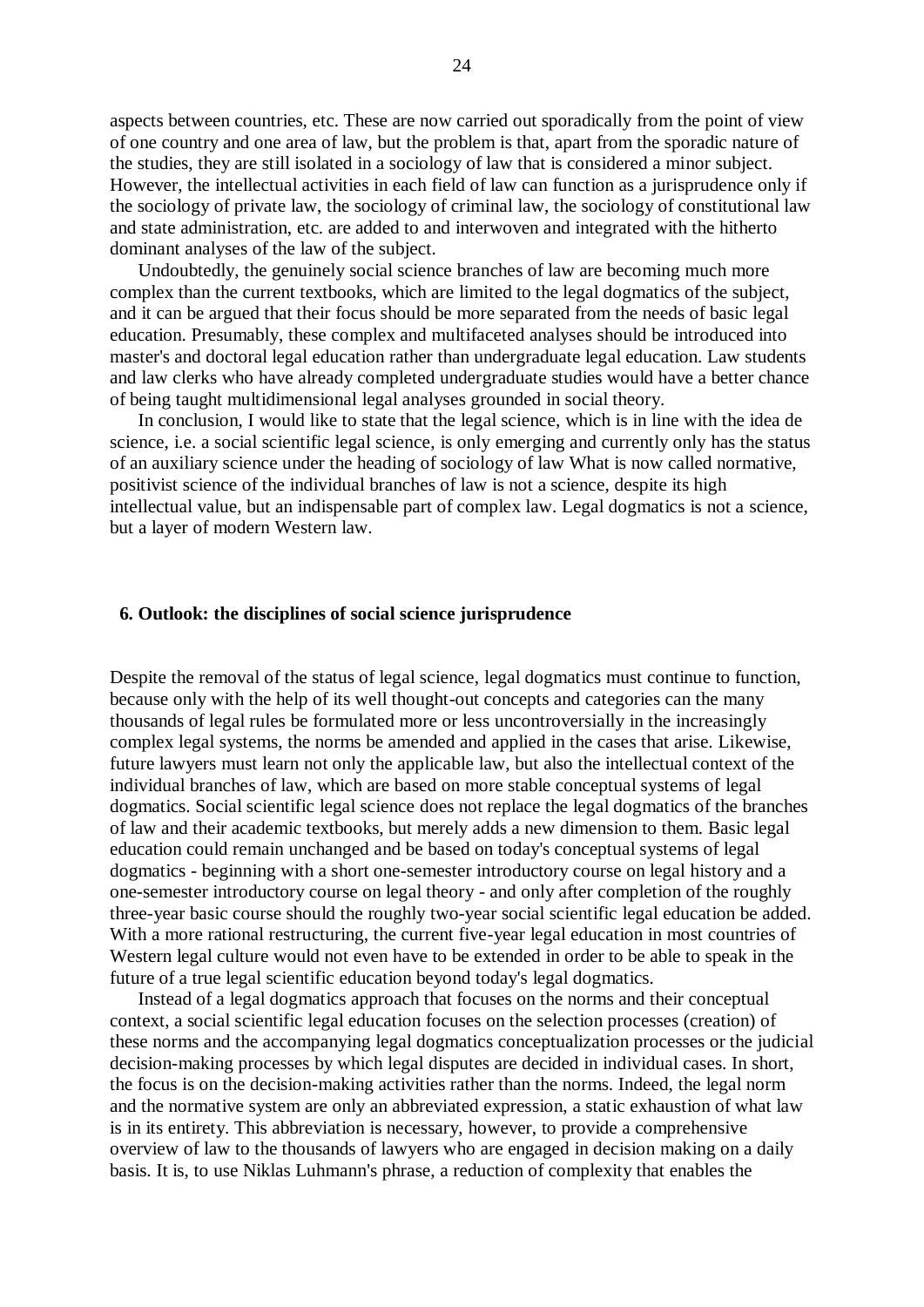average person to navigate the complex world, and in this case, the average lawyer to have a clear overview of the whole in which he or she acts as a small dot by omitting the multiple interdependencies. However, the legal scholar, freed from the daily legal workload, who can devote his entire day - and before that his entire legal studies - to understanding and paying attention to the multiple interdependencies, must break away from a simplistic approach reduced to a world of norms (legal dogmatics) and see the law in the context of the decisionmaking processes to create those norms and the judicial decision-making processes to apply them in the case.

 In order to prevent a common misunderstanding and misrepresentation, it is necessary to point out a distinction made by legal sociology manuals that fight against the legal dogmatic narrowing the meaning of legislation - and try to make a place for themselves in research and universities - by conceptualizing their own object as the interaction of law and society. There is law-which is researched by traditional legal science-and the sociology of law, which, according to this distinction, opens up the understanding of law to society. With Luhmann, on the other hand, it can be argued that law itself is society and that it is therefore a matter of studying society in law itself. This thematization opens up the interior of law to social scientific legal science and makes legal dogmatic activity itself the object of research. It is equally misleading, and reinforces the status of sociology of law as an auxiliary science of law, to conceive of sociology of law as an "empirical legal science" alongside "theoretical" legal science. A fully developed sociological legal science is as concerned with theoretical contexts as it is with legal dogmatic intellectual activities. Yes, it analytically explores these intellectual activities themselves. Thus, it is misleading to relegate it to the purely empirical level. Social-scientific legal theory encompasses the whole of law and all its activities. Consistently implementing this idea, Luhmann, in the last summary works of his life, discarded the false dichotomies of "law and society," "economy and society," "science and society," etc., and replaced them with book titles such as "The Law of Society," "The Economy of Society," "The Science of Society."

 With these introductory remarks, it can be started to decipher the internal disciplines of social scientific legal science. The object here is the existing legal order and the scientific observation includes the analysis of the system of norms and legal dogmatic concepts of the individual branches of law, including the Constitution and the Constitutional Court, which form the top layer of the legal order. In other words, the legal dogmatics of the branches of law would be not abolished, but would continue to be the subject of research. Thus, the sociology of private law, the sociology of criminal law, the sociology of administrative law, the sociology of constitutional law, etc. could follow the legal disciplines of today. But they should also be complemented by the broader analyses of the social science of law. For example, in addition to analyzing separately the decision-making processes of criminal judges, civil judges, administrative judges, and constitutional judges and the factors that determine structural decision-making in each country, the sociology of the judiciary in each country in general and the interconnectedness or even disconnectedness between the judiciary and other groups of lawyers in each country and the impact of these differences on judicial decision-making processes should also be examined. In other words: In addition to the analysis of decision-making processes in the narrow sense, there must always be an analysis of the sociology of the legal profession and, within that, of the sociology of the individual professional groups, and thus an assessment of the interrelationships between the decisionmaking processes of the individual legal professional groups.

 In such a view of the legal system in the broader sense, the fragmentation of lawyers groups into closed criminal lawyers, private lawyers, administrative lawyers etc. groups and, on the other hand, the interweaving of the individual branches of law with these isolated groups of specialized jurists will be observed, as is the case in continental Europe. But if, in